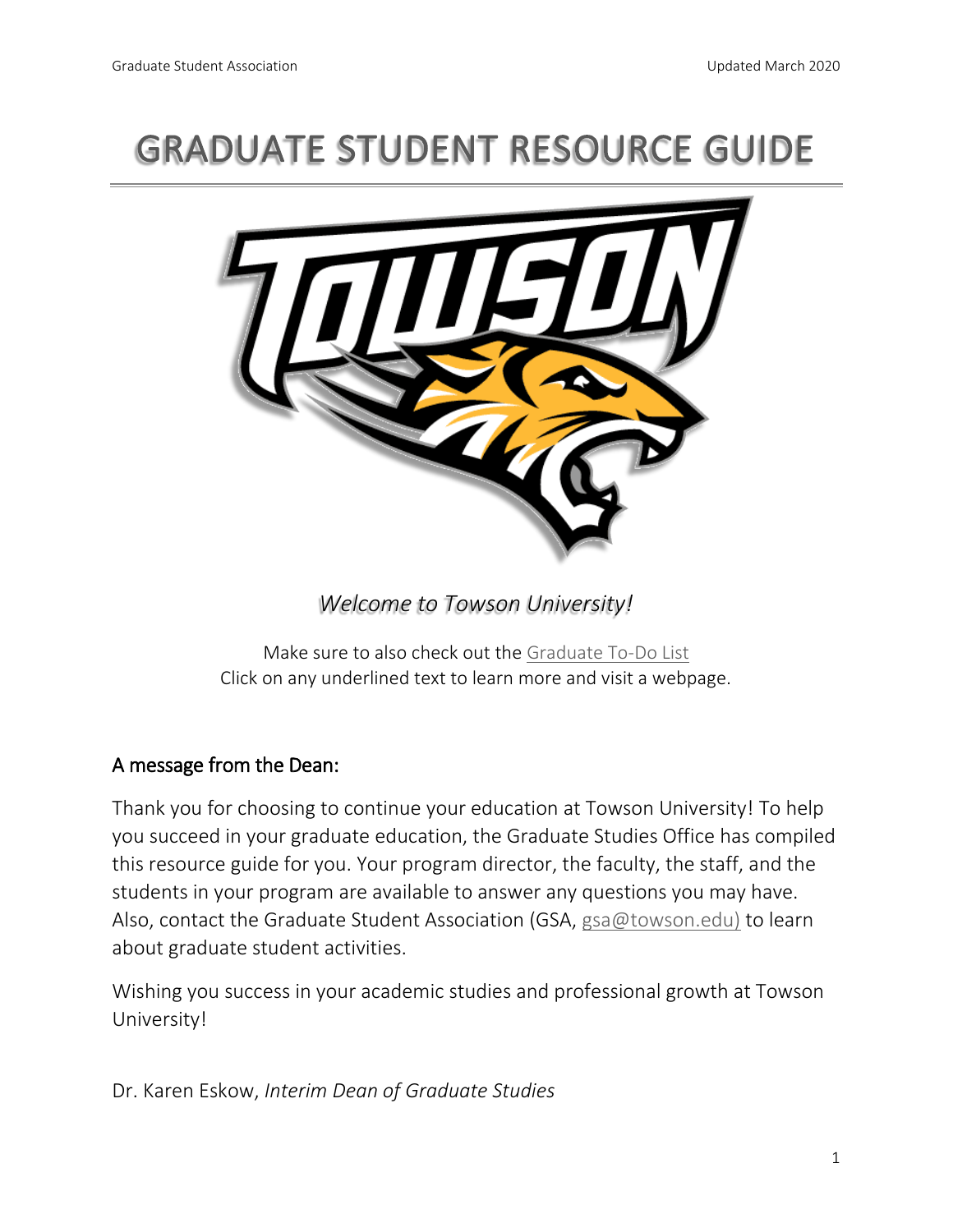## TABLE OF CONTENTS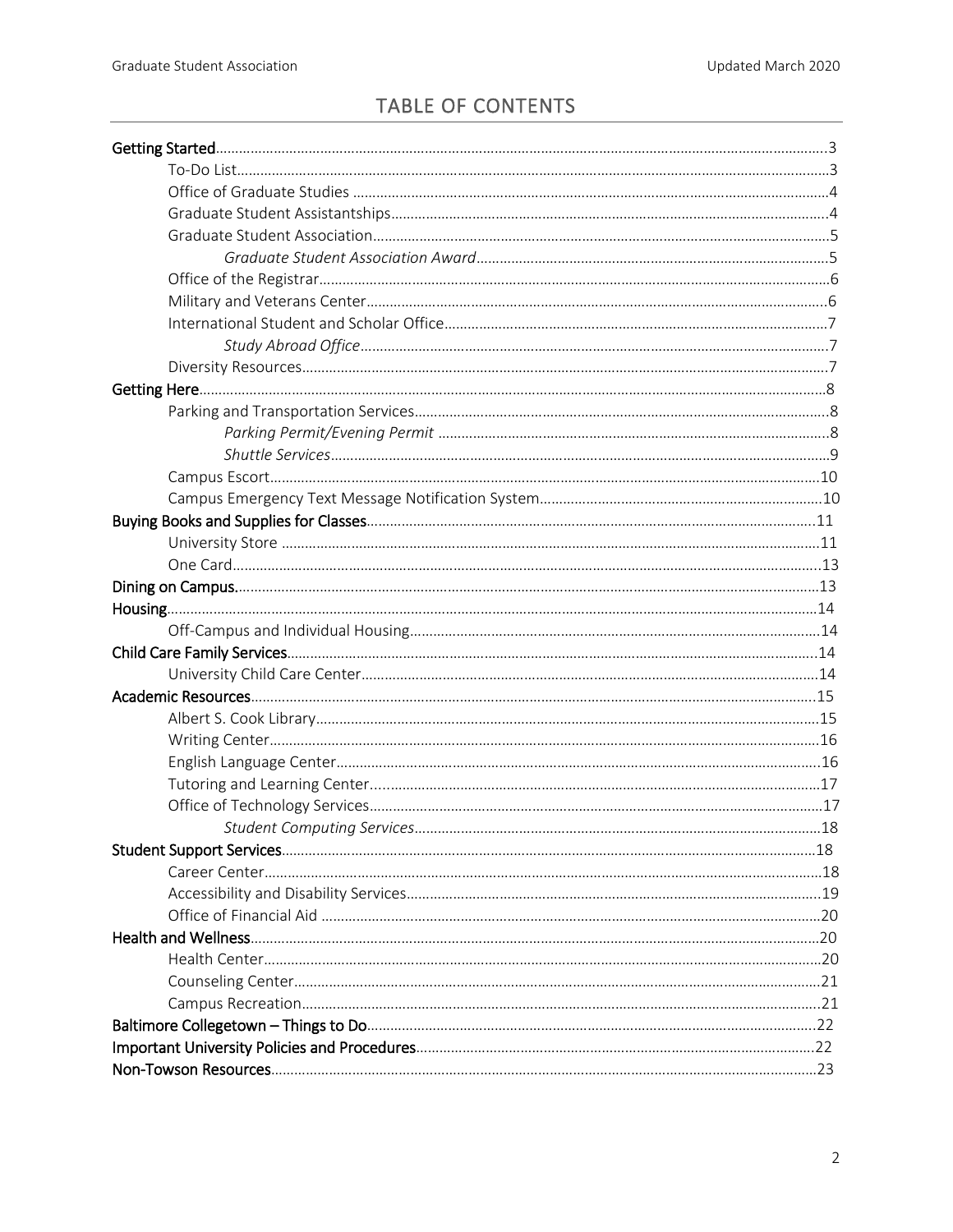# [The Graduate To-Do List](http://www.towson.edu/academics/graduate/admissions/admitted/todolist.html)

Congratulations on your admission and welcome to Towson University! Please complete all required tasks in the [To-Do List](https://www.towson.edu/academics/graduate/admissions/enrolled/graduate-student.html) and the immunization links by the deadline listed. If you have any questions about any of the items on the list, contact the appropriate office prior to the Graduate Student orientation or program orientation.

### Remember to:

[Activate your student account](https://itwebapps.towson.edu/netidactivation/(S(lhxujz2xzmgvbhanxm0bujm1))/default.aspx) (You will need your student ID number) [Get your OneCard](https://www.towson.edu/auxiliaryservices/) at Auxiliary Services in the Union [Obtain a Parking Permit](https://tuflexport0616.t2hosted.com/Account/Portal) at your eParking portal online

The [Health Center's](http://www.towson.edu/healthcenter/) priority is to keep the students and campus community healthy. All students taking classes on the main TU campus or any of the affiliated campus locations are required to complete the Towson University Immunization and Tuberculosis screening requirements.

Complete your [Immunization Requirements](http://www.towson.edu/healthcenter/immunizations.html) with the [immunization form](http://www.towson.edu/healthcenter/documents/2016immunizationform.pdf) or by making an appointment at the Health Center through your [TigerHealth](https://shib.towson.edu/idp/profile/SAML2/Redirect/SSO?execution=e1s1)  [portal.](https://shib.towson.edu/idp/profile/SAML2/Redirect/SSO?execution=e1s1) The Health Center is located at Ward & West Hall, 410-704-2466. All Charges will be billed to student's tuition account or private insurance.

U.S. citizens and permanent resident students also must complete the online tuberculosis questionnaire found on the [TigerHealth](https://tigerhealth.towson.edu/login_directory.aspx) site. If required to obtain TB testing, download the TB test form and take it to a health care provider to complete. Failure to meet the university's mandatory immunization and tuberculosis screening requirements in a timely manner will prevent access to class scheduling. Students should keep a copy of their immunization records and, if applicable, the tuberculosis testing form, and return the originals by mail, fax, or e-mail to:

Towson University Health Center at Ward & West Hall [\[map\]](http://www.towson.edu/maps/)  8000 York Rd. Towson MD 21252-0001 Fax: 410-704-3715 E-mail: [immunizations@towson.edu](mailto:immunizations@towson.edu)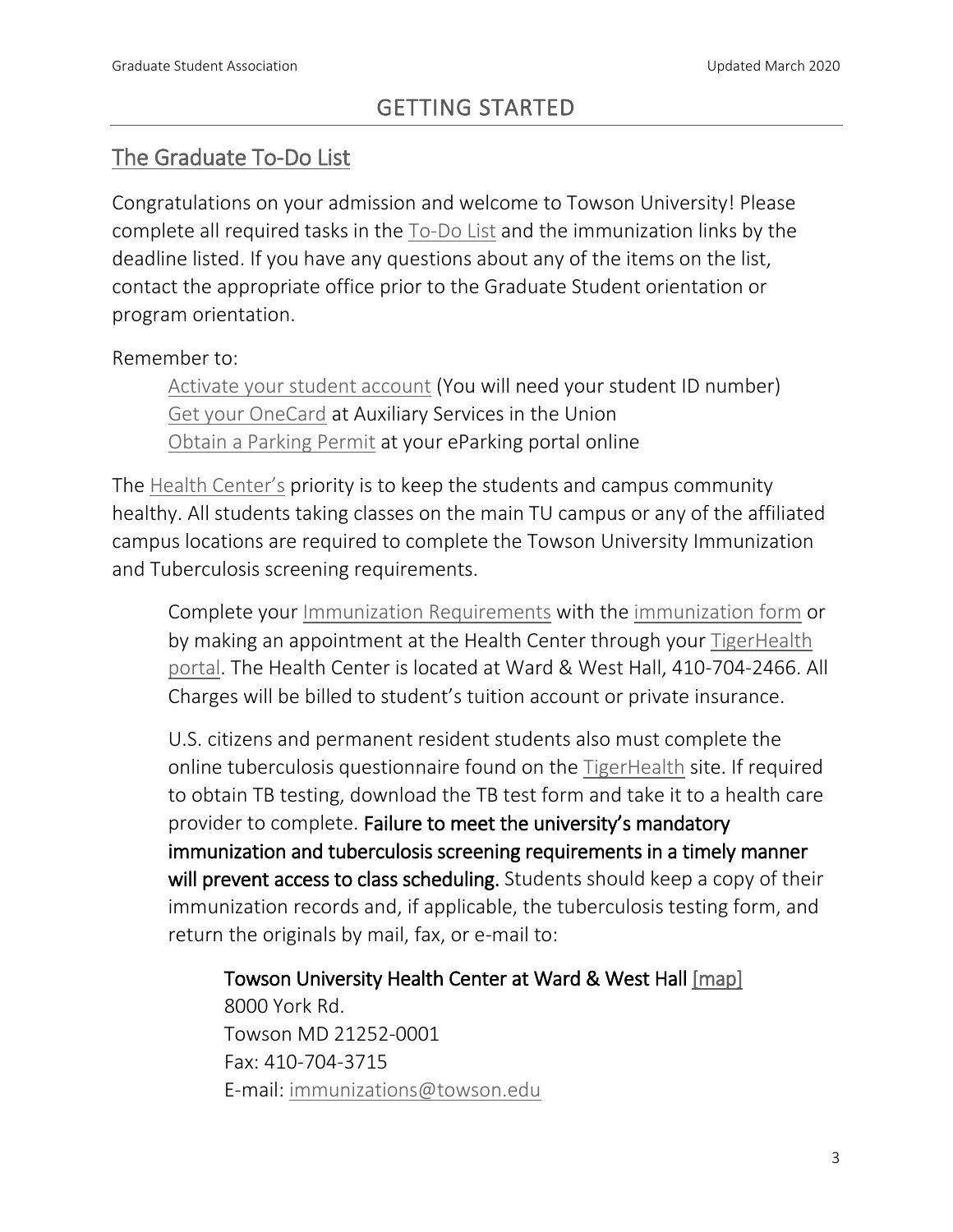# [The Office of Graduate Studies](https://www.towson.edu/academics/graduate/office/)

The Office of Graduate Studies offers more than 80 degree and certificate programs in the field of business, education, fine arts and communication, health professions, liberal arts, and science and mathematics. Both full-time and parttime programs are available, led by prominent faculty who combine theory and applied practical knowledge while encouraging collaboration on research projects and creative productions.

Many students will be required to complete a thesis or dissertation by the time they graduate. The Office of Graduate Studies offers the [Graduate Thesis](https://www.towson.edu/academics/graduate/office/documents/guidelines.pdf)  [Guidelines,](https://www.towson.edu/academics/graduate/office/documents/guidelines.pdf) a very helpful resource that assists students with the process.

### Office of Graduate Studies [\[map\]](http://www.towson.edu/maps/)

Psychology Building, Room 207 Phone: 410-704-2078 Fax: 410-704-5716 E-mail: [gradstudies@towson.edu](mailto:gradstudies@towson.edu)

### [Graduate Student Assistantships](https://www.towson.edu/academics/graduate/assistantships/)

The Graduate Assistantship Program offers a limited number of assistantships each year to qualified students. Students can apply for assistantships either on or offcampus for a period of one term (fall or spring), academic year (fall and spring), or summer. These include administrative, teaching, and research assistantships. Assistantships are available on a full-time (20 hours per week) or half-time (10 hours per week) basis.

Check the [Graduate Assistantship Handbook](https://www.towson.edu/academics/graduate/assistantships/documents/gahandbook.pdf) for helpful information and go to [Handshake](https://app.joinhandshake.com/login?school_approval_token=jPK0AsTI7DksPRH7bIx1-oBA9O51iVeSkfeIwGGNgypokt7JkPS0BA) to see job listings!

### Graduate Assistantship Office [\[map\]](http://www.towson.edu/maps/)

Psychology Building, Room 203 Phone: 410-704-4484 Fax: 410-704-5716 E-mail: [gao@towson.edu](mailto:gao@towson.edu)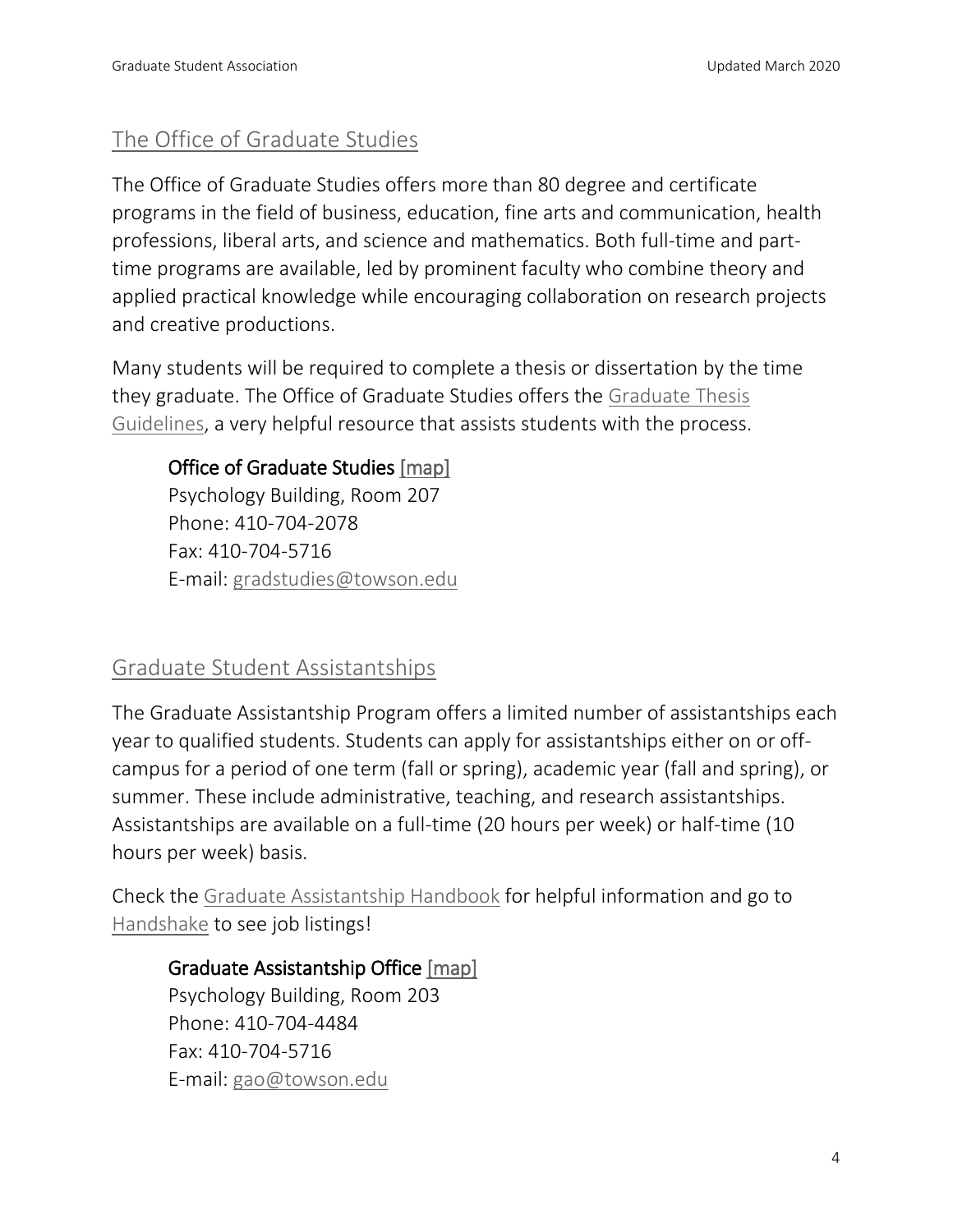### [Graduate Student Association](https://www.towson.edu/academics/graduate/gsa/)

The Graduate Student Association (GSA) represents graduate students at Towson University and advocates for services that address their needs and concerns. The GSA also hosts events throughout the academic year such as professional development workshops, community building activities, and social outings.

Each college has a designated GSA representative – [Meet your GSA rep!](https://www.towson.edu/academics/graduate/gsa/meet.html) You'll receive newsletter and e-mail updates about events going on around campus for graduate students.

Also, the GSA is always looking for members to be on each colleges Peer Advisory Board! Please send an e-mail to [gsa@towson.edu](mailto:gsa@towson.edu) with your name and program expressing your interest. Get involved and make your voice heard on issues or concerns within your college or program.

Make sure to check out [GSA Events](http://www.towson.edu/academics/graduate/gsa/events.html) to register for [Graduate Student Orientation.](http://www.towson.edu/academics/graduate/gsa/events.html)

### [Graduate Student Association Award](https://www.towson.edu/academics/graduate/gsa/awards.html)

Since 1997, the Graduate Student Association has allotted a portion of the GSA budget to help fund students' research and professional development. This includes, but is not limited to, presentation of a paper or project at a conference, attendance at a conference, or purchase of supplies for graduate research, thesis, or dissertation.

To be considered for a GSA award, complete the necessary documents and submit the ENTIRE packet to [gsa@towson.edu](mailto:gsa@towson.edu) or bring to the GSA Office in the Psychology Building, Room 204

[Research Award Instructions](https://www.towson.edu/academics/graduate/gsa/documents/research-award.pdf) [Travel Award Instructions](http://www.towson.edu/academics/graduate/gsa/documents/travel-award.pdf)

### Graduate Student Association [\[map\]](http://www.towson.edu/maps/)

Psychology Building, Room 204 Phone: 410-704-3967 Fax: 410-704-5716 E-mail: [gsa@towson.edu](mailto:gsa@towson.edu)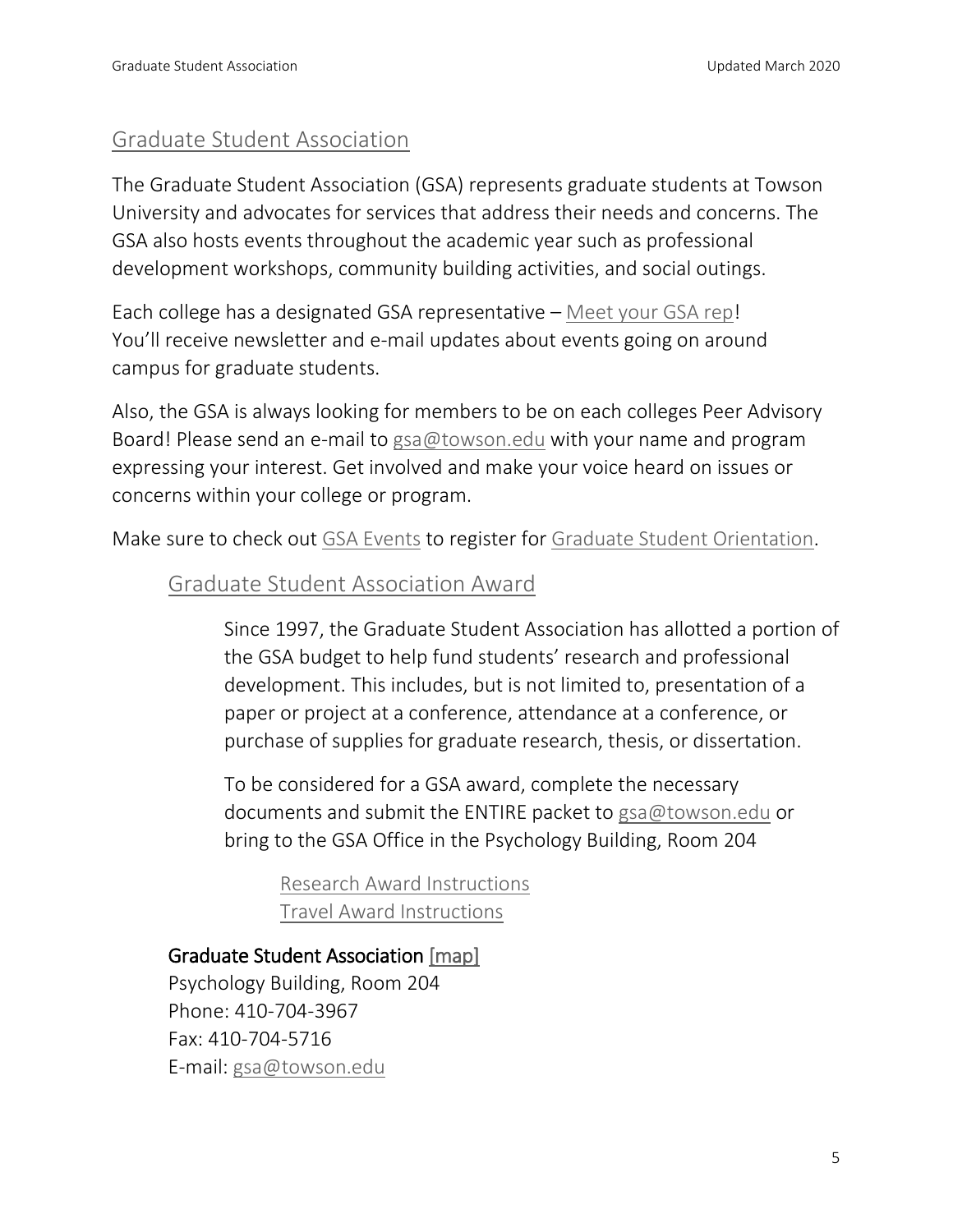# [Office of the Registrar](http://www.towson.edu/registrar/)

The Office of the registrar serves undergraduate and graduate students, faculty members, administrators, alumni, and the general public in the areas of registration, grades, records and transcripts, re-enrollment, inter-institutional registration, and national exchange programs, veteran's benefits, and graduation.

Please keep in mind that you cannot register for classes until your matriculation fee has been received by the Office of Admissions.

Register for classes through your [Student Center](https://inside.towson.edu/psLogin/index.cfm) using this [guide.](http://www.towson.edu/registrar/registration/documents/howtoregisterforclasses.pdf)

[Academic Standards & Policies](http://www.towson.edu/registrar/grades/standards.html) [Enrollment Verification](http://www.towson.edu/registrar/grades/verification.html) [Graduation](http://www.towson.edu/registrar/graduation/index.html) [Grades, Records, & Transcripts](http://www.towson.edu/registrar/grades/index.html) [Inter-Institutional Programs](http://www.towson.edu/registrar/interinstitutional/index.html) [Curriculum Management](http://www.towson.edu/registrar/cim.html) [Registration](http://www.towson.edu/registrar/registration/index.html) [Veteran's Benefits](http://www.towson.edu/registrar/veterans/index.html)

Office of the Registrar [\[map\]](http://www.towson.edu/maps/) Enrollment Services, Room 228 Phone: 410-704-2701 Fax: 410-704-2006

# [Military & Veterans Center](http://www.towson.edu/veterans/)

Towson has been designated as a veteran friendly university. The Military and Veterans Center provides educational, social, and personal enrichment opportunities by providing veterans students with support and resources in a veteran-friendly atmosphere, and by addressing the unique issues and challenges that veteran students face when entering into the university environment. Contact the center to learn about admissions, scholarships, financial aid, counseling, disability support services, student groups, and career services.

#### Military and Veterans Center [\[map\]](http://www.towson.edu/maps/)

Psychology Building, Room 107 Phone: 410-704-2992 Fax: 410-704-3441 E-mail: [tuvetcenter@towson.edu](mailto:tuvetcenter@towson.edu) Monday-Friday 8:00am-6:00pm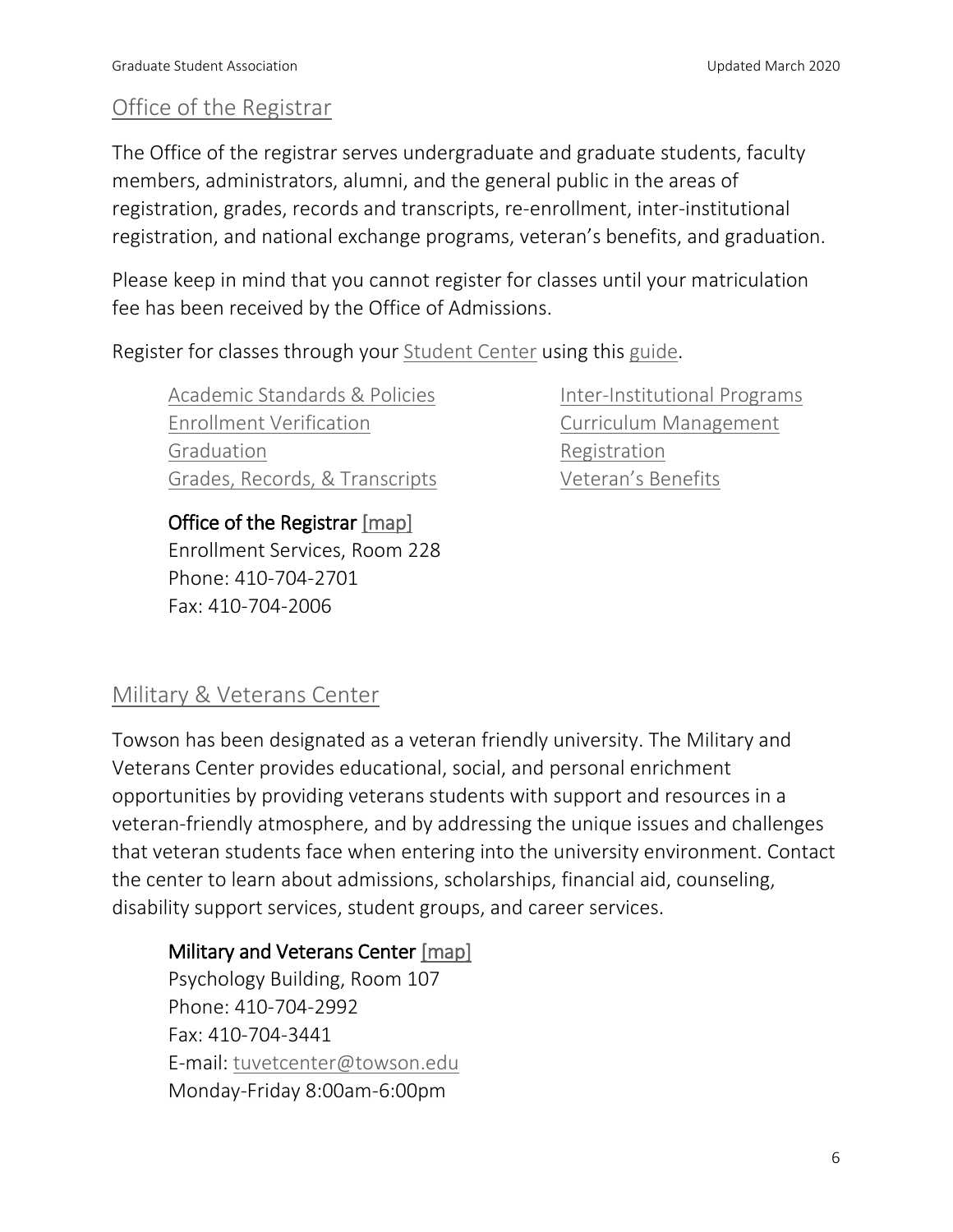# [International Student and Scholar Office \(ISSO\)](http://www.towson.edu/academics/international/isso/)

Towson University is home to nearly 500 students from over 80 countries, and to over 30 foreign faculty, exchange scholars, and visiting faculty each year. The ISSO provides documents, services, and programs essential to a culturally diverse academic environment that enhances international learning opportunities for students, faculty, and staff.

International Student and Scholar Office [\[map\]](http://www.towson.edu/maps/)

Psychology Building, Room 408 Monday-Friday 8:30am-5pm Phone: 1-410-704-2421 Fax: 1-410-704-6040 E-mail: [isso@towson.edu](mailto:isso@towson.edu)

# [Study Abroad Office](http://www.towson.edu/academics/international/abroad/)

Towson University is proud to offer students the opportunity to study in a variety of countries around the world while earning academic credit toward their degree. With the permission of their academic department, graduate students can take advantage of international study options.

# Study Abroad Office [\[map\]](http://www.towson.edu/maps/)

Psychology Building, Room 408 Phone: 1-410-704-2451 Fax: 1-410-704-4703 E-mail: [studyabroad@towson.edu](mailto:studyabroad@towson.edu)

# [Diversity Resources](http://www.towson.edu/studentlife/services/diversity.html)

Diversity at Towson University is broadly defined to include: race, ethnicity, country of origin, religion, gender, ability, sexuality, and sexual orientation. Programs are offered to foster a receptive environment, to facilitate recruitment, retention, and graduation of students, and to promote multiracial learning for all students, faculty, and staff.

| Center for Student Diversity                     | Women's Resources                     |
|--------------------------------------------------|---------------------------------------|
| LGBTQ+ Student Development                       | Asian Pacific Islander/Latino Student |
| African American Student Development Development |                                       |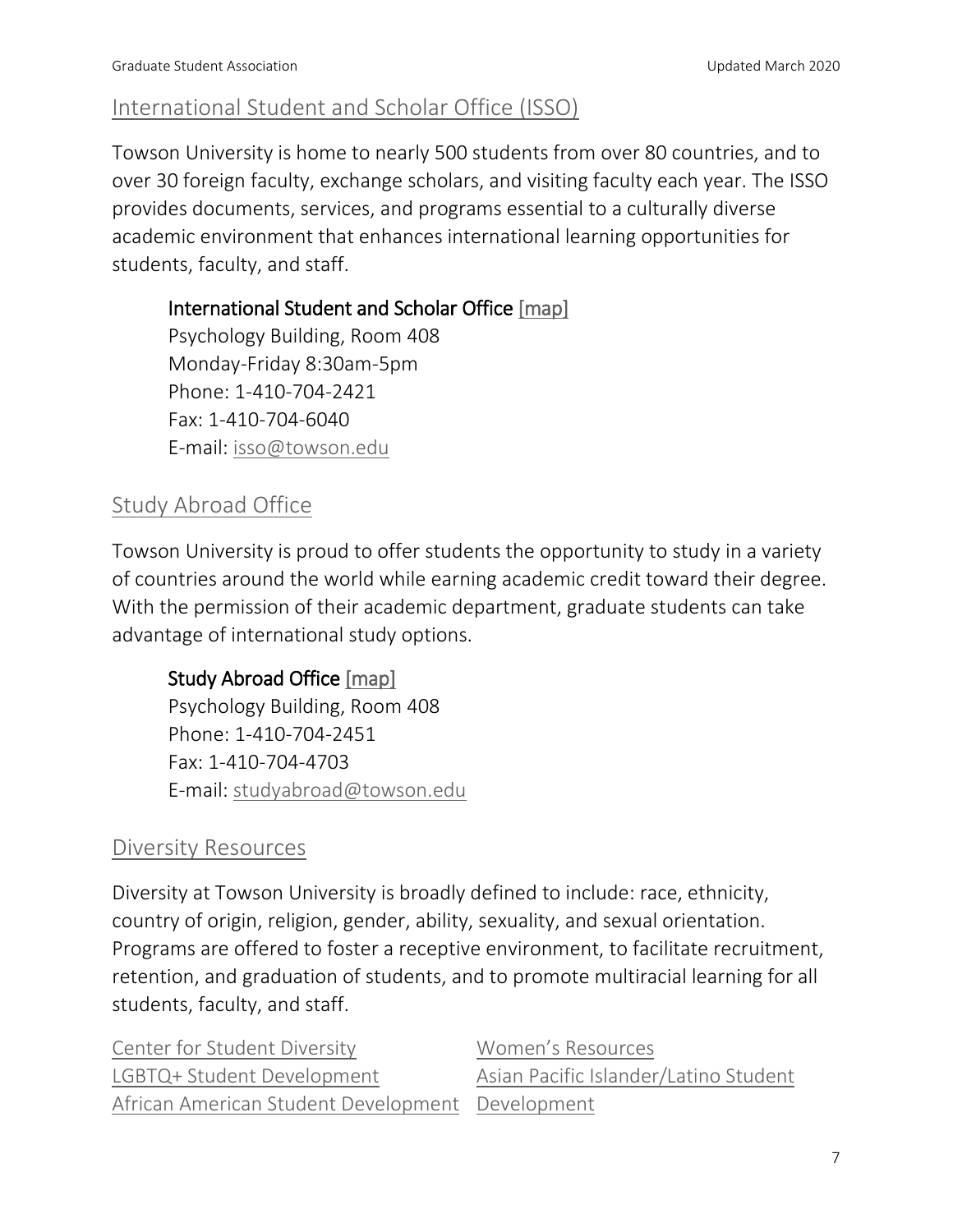

# GETTING HERE

# [Parking and Transportation Services](http://www.towson.edu/parking/)

Driving to campus? Running late? Not sure where to park? Use the [campus map](http://www.towson.edu/maps/index.html) to find a specific building and then locate the most convenient parking area. Use the step-by-step [driving directions](https://www.towson.edu/visit/directions/) on the website.

Parking and Transportation services is responsible for ensuring the safe and efficient use of the parking resources and the safe transport of the community members who utilize the campus shuttle and charter services.

### [Parking Permit](http://www.towson.edu/parking/)

The University has converted to "Virtual" parking permits. License plates are used to verify that students/faculty/staff have purchased a permit and are parked in the appropriate area for their permit type. Keep in mind you must be registered for classes before you can buy a parking permit. There is [student,](http://www.towson.edu/parking/student/index.html) [faculty/staff,](http://www.towson.edu/parking/facultystaff/index.html) and [visitor](https://www.towson.edu/parking/visitors/) parking all around campus – sign into your [eParking](https://tuflexport0616.t2hosted.com/Account/Portal) account to purchase.

Use the campus [\[map\]](http://www.towson.edu/maps/) and pay attention to all posted signs.



# [Evening Permit](http://www.towson.edu/parking/student/permits.html)

Only on campus in the evening? Evening permits are valid in Commuter and Overflow spaces after 3pm and Faculty/Staff spaces after posted hours.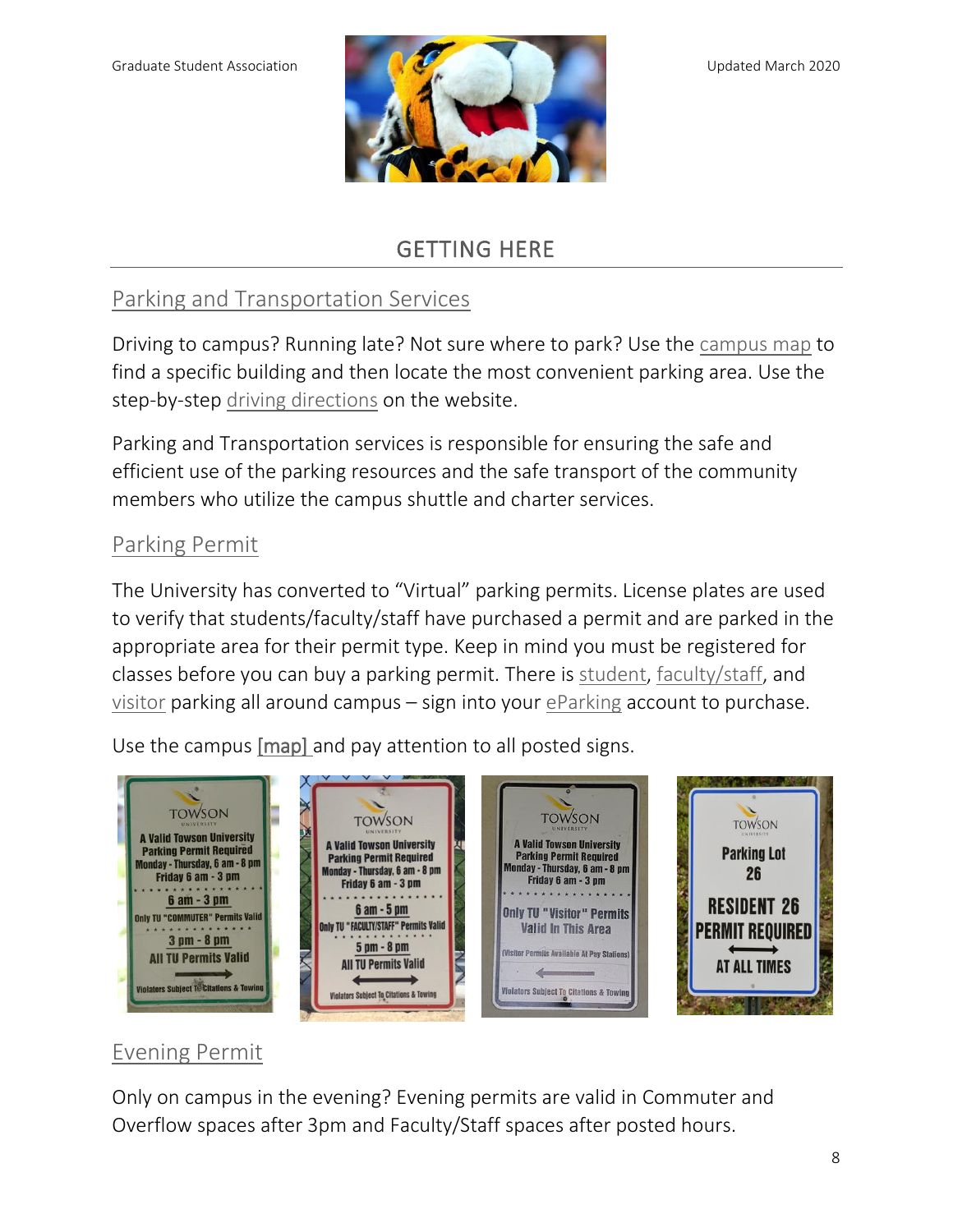### [Shuttle Services](https://www.towson.edu/parking/shuttle/)

Towson University runs shuttle routes both on and off campus to serve campus visitors and the general campus community. While on campus, students should plan to park their vehicle in a designated lot and use the shuttle to access other locations on campus. A valid TU OneCard must be presented to the driver in order to ride the off-campus shuttles. Individuals who are unable to provide their valid OneCard will not be allowed to board the bus. No exceptions.

For those individuals that have a permanent or temporary mobility concern, the university offers a [Paratransit service.](https://www.towson.edu/parking/shuttle/paratransit.html) Paratransit service is provided to faculty, staff, and students who are registered with [Accessibility and Disability Services](https://www.towson.edu/parking/shuttle/documents/dss-application-nov-20131.pdf) (ADS). The university's Paratransit service offers on-campus scheduled pick-ups to all faculty, staff, and students with certified Paratransit needs. Transports for rides will be provided within 30 minutes of the requested pick-up time. Please call 410- 704-7433 (RIDE) to request service. In addition to the Paratransit service, the front seats of each campus shuttle bus are reserved for individuals with disabilities.

### [On-Campus Shuttle Services](http://www.towson.edu/parking/shuttle/oncampus.html)

Towson University runs a free on-campus shuttle route.

[Gold Route:](http://www.towson.edu/parking/documents/gold.pdf) Core Campus, West Village, University Village, Towson Center [Black Express:](http://www.towson.edu/parking/documents/blackexpress.pdf) Core Campus & West Village

### [Off-Campus Shuttle Services](http://www.towson.edu/parking/shuttle/offcampus.html)

In an effort to serve the campus community, Towson University operates several off campus shuttle routes. A valid OneCard must be presented to the driver in order to ride.

> [Rodgers Forge Route:](http://www.towson.edu/parking/documents/rodgersforge.pdf) Walker Manor, Drumcastle, Rodgers Forge [Goucher/Loch Raven](http://www.towson.edu/parking/shuttle/documents/goucherlochraven4.4.17.pdf) Route: University Loop, CLA Building, Donnybrook Apartments, Goucher Blvd. and Putty Hill Ave., Fairways at Towson (2), Colbury at Glenmont, Hillendale, Loch Raven and Aberdeen, Loch Raven and Glen Keith, Towson Crossing Apartments [Kenilworth/Fairmount](http://www.towson.edu/parking/shuttle/documents/kenilworth3.28.17.pdf) Route: The Quarters, Kenilworth at Charles, The Colony, Towson Woods, Promenade Towson, and 1 Olympic Place [Timonium/Cockeysville Route:](http://www.towson.edu/parking/shuttle/documents/timoniumcockeysville4.21.17.pdf) The Lakes, Steeplchase, Padonia Village, Saddlebrook, and Deertree [Tiger InTown Route](http://www.towson.edu/parking/documents/tigerintown.pdf) (Evening service from 4:45pm-2:35am): Institute of Well Being, Dulaney Plaza Shopping Center, York and Pennsylvania Avenue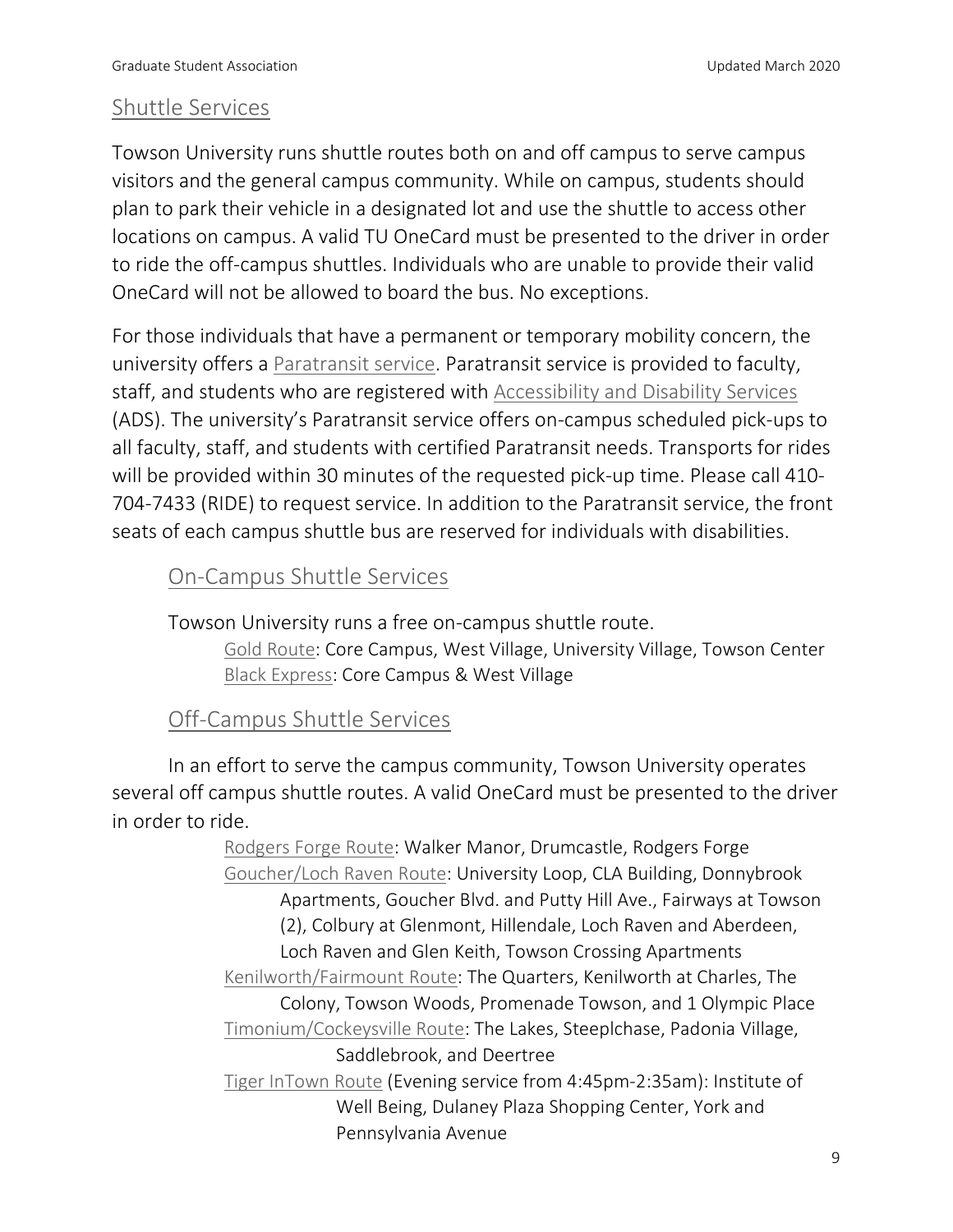### [Campus Escort](http://www.towson.edu/publicsafety/escort.html)

Two campus escort programs aim to improve the safety of individuals traveling alone on campus.

SafeWalk provides uniformed police aides and police officers to escort individuals of the campus community walking on campus alone 24 hours a day. Uniformed personnel equipped with radios will meet individuals at any campus location and walk them to a chosen campus destination. To arrange a campus escort call 410- 704-SAFE (7233).

[SafeRide](http://www.towson.edu/parking/shuttle/saferide.html) provides transportation services through the Gold Route bus services on campus until 2:00am. After 2:00am, Safe Ride operates as an on-call point-to-point service provided daily from 2:30am-7:00am at locations accessible on campus with a vehicle. To arrange a Safe Ride pickup between 2:30am-6:00am call 410-704- SAFE (7233).

#### Towson University Police Department

General Services, Room 100 24 hours a day, 7 days a week Emergency: 410-704-4444 Non-Emergency: 410-704-2134 Office: 410-704-2505 Email: [police@towson.edu](mailto:police@towson.edu)

### Parking and Transportation Services

Union Garage, 1<sup>st</sup> Floor Monday-Friday 8am-5pm Phone: 410-704-7433 (RIDE) Fax: 410-704-3370 Email: [upark@towson.edu](mailto:upark@towson.edu)

# [Campus Emergency Text Message Notification System](https://www.towson.edu/publicsafety/notification/)

Students, faculty, and staff are strongly encouraged to register for Towson University's state of the art emergency notification system. It is the safest way to ensure that you receive critical university notifications on safety issues, school closings, and weather alerts.

To register for an account: [Click here,](http://fusion.towson.edu/Intranet/LDAPSecurity/loginPS2.cfm) login to your TU account, and complete the registration form. Depending on your wireless service agreement, a nominal charge may be incurred for receiving text messages.

Once your phone is registered, a message will appear letting you know you have successfully signed up. To complete your registration, you must open your account and enter your e-mail address, then click ADD E-MAIL. Then click on the validation link.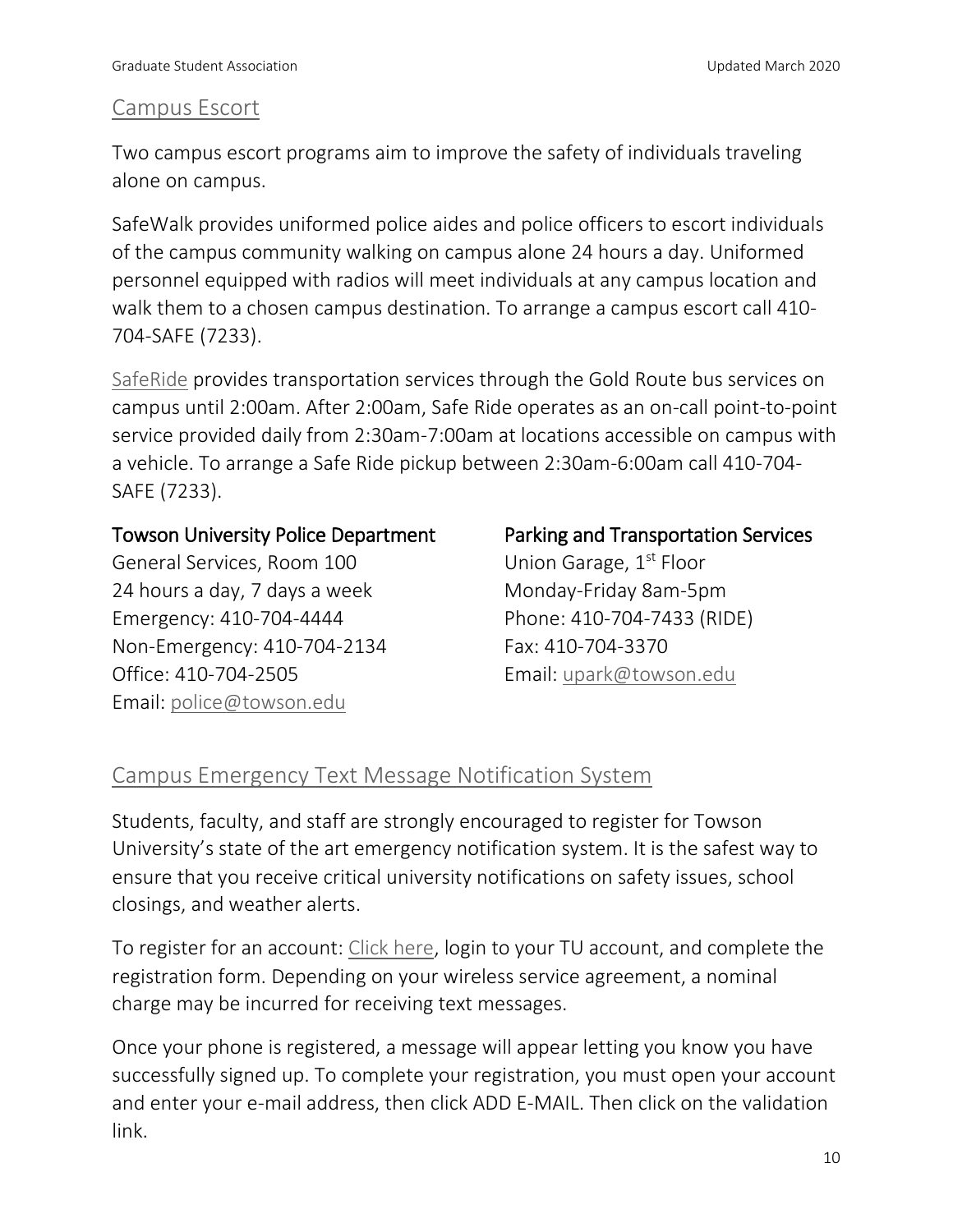# BUYING BOOKS AND SUPPLIES FOR CLASSES

### [University Store](http://towsonustore.com/Home)

The University Store, located in the University Union, is Towson University's ultimate destination for textbooks and course materials. The expert staff has direct access to the most current and accurate textbook information from faculty, enabling precise and timely textbook selections.

The university store also has an array of retail merchandise from software and course supplies to gifts, cards, snacks, beverages, and Towson apparel. The online store offers a sampling of Towson University insignia clothing and gifts.

### Finding Textbooks for a Class

Prior to purchasing textbooks, students must obtain a copy of their class schedule, which should include class number, utilizing [PeopleSoft \(Towson Online Services\).](https://inside.towson.edu/psLogin/)

Once logged into PeopleSoft, select the following:

#### Self Service from the left menu column and go to Student Center

#### Weekly Schedule from the Academics Menu

Select the appropriate radio button for the term

| <b>Class/Catalog Search</b> | Plan        | <b>Enroll</b> |      | <b>My Academics</b> |  |
|-----------------------------|-------------|---------------|------|---------------------|--|
| my class schedule           | add<br>drop | swap          | edit | term information    |  |
| <b>My Class Schedule</b>    |             |               |      |                     |  |

| Select a term then select Continue. |           |                  |               |                          |
|-------------------------------------|-----------|------------------|---------------|--------------------------|
|                                     |           | l Term           | <b>Career</b> | <b>Institution</b>       |
|                                     |           | Summer 2017      | Graduate      | <b>Towson University</b> |
|                                     | $\bullet$ | <b>Fall 2017</b> | Graduate      | <b>Towson University</b> |
|                                     |           |                  |               |                          |

Find the four digit department code for the course and section

This will help with Online Ordering:

Select the term the course will be taken

- Select the Department Code
- Select the appropriate Course and Section number

**CONTINUE** 

Select Get course material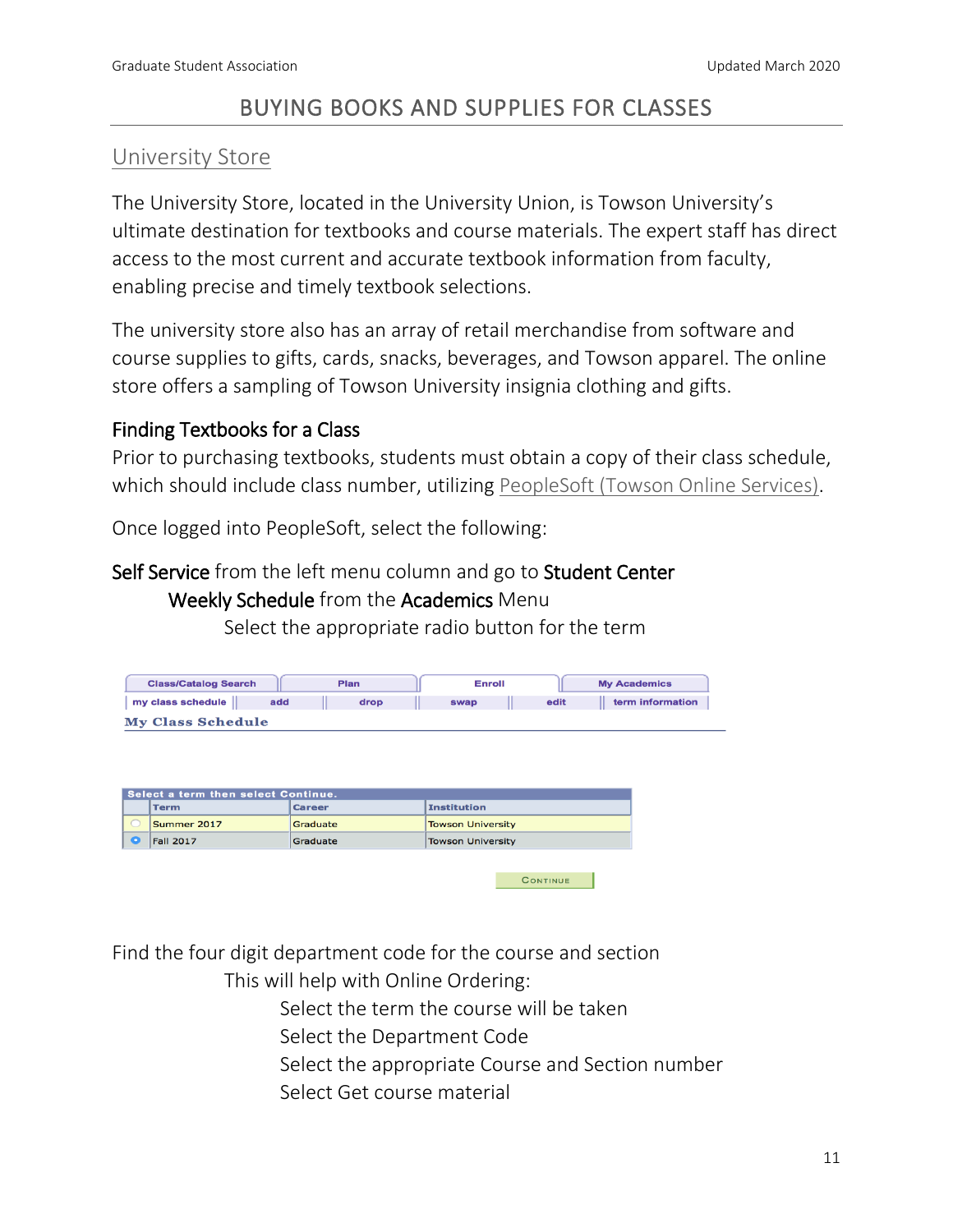| MUSC 505 - WESTERN MUSIC F/1914 TO PRESNT |     |                          |                          |                                   |                   |                            |
|-------------------------------------------|-----|--------------------------|--------------------------|-----------------------------------|-------------------|----------------------------|
|                                           |     |                          |                          |                                   |                   |                            |
| <b>Status</b>                             |     |                          |                          | <b>Units Grading</b>              |                   | <b>Grade</b>               |
| Enrolled                                  |     |                          | 3.00                     | <b>GRADUATE</b><br><b>GRADING</b> |                   |                            |
| <b>Class</b><br><b>Nbr</b>                |     | <b>Section Component</b> | <b>Davs &amp; Times</b>  | <b>Room</b>                       | <b>Instructor</b> | <b>Start/End Date</b>      |
| 1876                                      | 180 | Lecture                  | TuTh 12:30PM -<br>1:45PM | CA3080                            | Elaine M. Ross    | 08/28/2017 -<br>12/19/2017 |



[University Store](http://towsonustore.com/Home)  University Union [\[map\]](http://www.towson.edu/maps/) Phone: 410-704-BOOK Fax: 410-704-4382 Email: [ustore@towson.edu](mailto:ustore@towson.edu)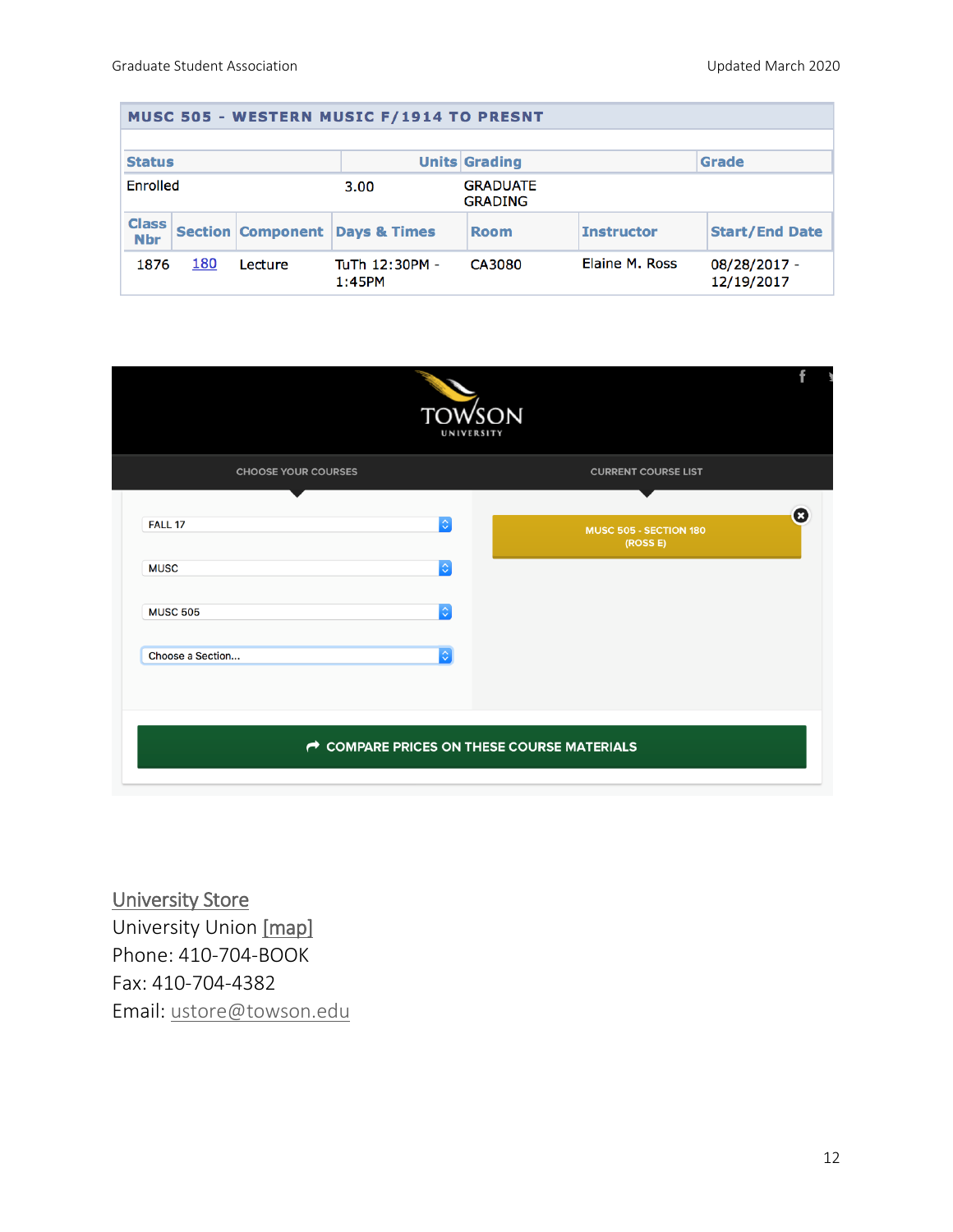### [OneCard](https://www.towson.edu/campus/landmarks/union/ticketbusinessoffice/index.html)

The OneCard is the official Towson University ID card. The OneCard provides access to many university services: library privileges at Cook Library, use of the university's athletic facilities, off-campus shuttle rides, free or reduced-priced tickets at Towson University cultural and athletic events, access to recreational facilities and a free e-mail account through the Office of Technology services. With two debit spending accounts, the OneCard provides cashless access to goods and services campus wide. It can be obtained on the first floor of the University Union. Note: TU ID number and a picture ID (Driver's license, passport, or state issued ID) are needed to purchase the OneCard.

# DINING SERVICES

### [Dining on Campus](https://new.dineoncampus.com/towson)

Throughout the campus there are multiple places to find something good to eat! Check out the [map](https://new.dineoncampus.com/towson/where-to-eat) to see all locations.

All Towson students – residents and commuters alike – can choose from more than 20 dining locations on campus. These include full-service all-you-care-to-eat facilities at the Glen, Newell Dining Hall and West Village Commons, and grab-andgo options such as Einstein Bagels, Jamba Juice, and three convenience stores.

You can also choose from a number of [dining plans](https://new.dineoncampus.com/towson/for-commuters) to suite your schedule.

In addition, you can order food from the mobile app [Tapingo.](https://new.dineoncampus.com/towson/tapingo) You can use your OneCard or credit card to order ahead from Starbucks, Au Bon Pain, and more.

### Dining Services [\[map\]](http://www.towson.edu/maps/)

University Union, Room 200A Phone: 410-704-2302 Fax: 410-704-3560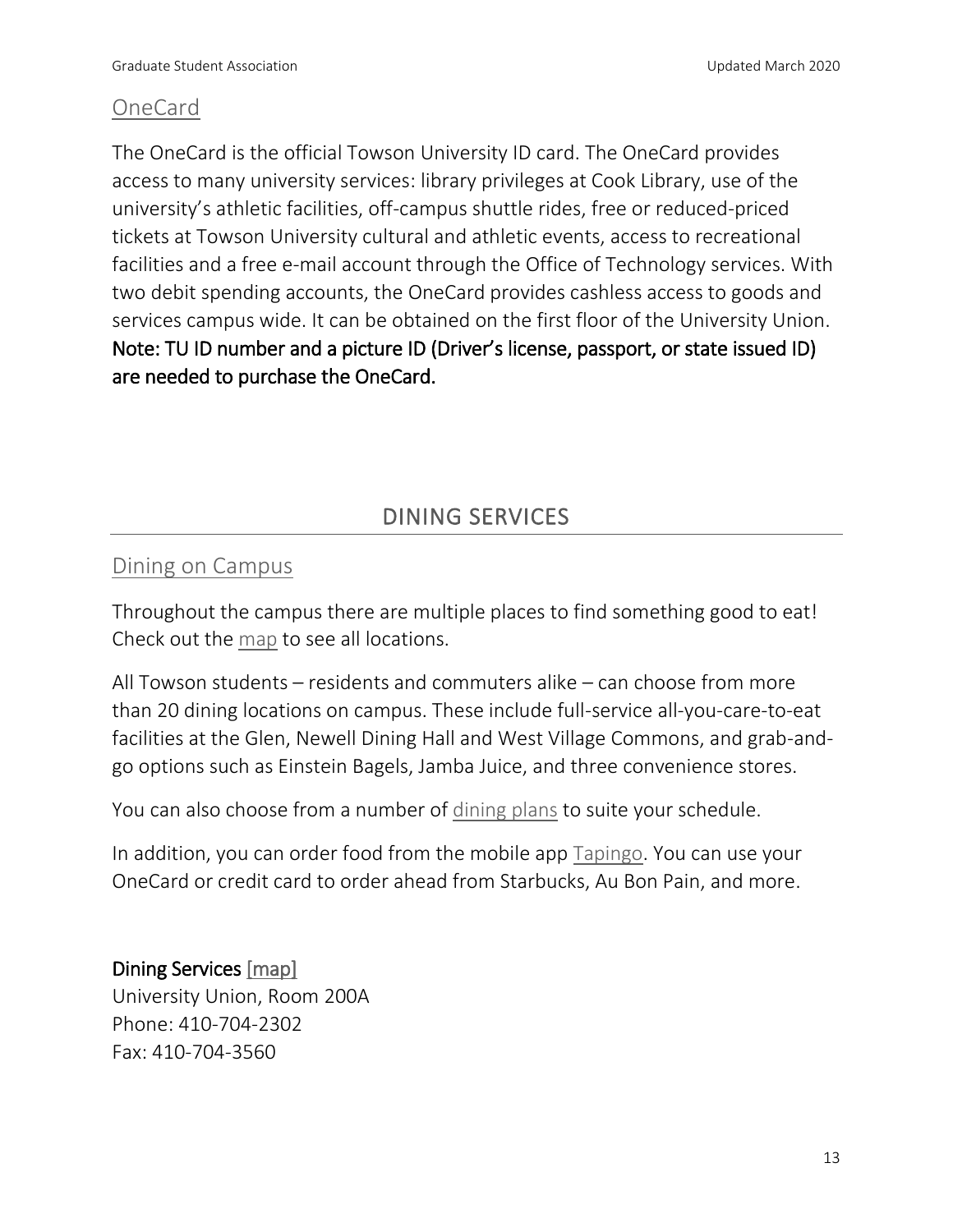## HOUSING

# [Off-Campus and Individual Housing](http://www.towson.edu/studentlife/housing/offcampus/index.html)

Housing and Residence Life offers off-campus housing listings for students seeking a place to live and for property owners with housing available, at no charge. Using the [off-campus housing list](https://offcampushousing.towson.edu/) is quick and easy. The portal allows you to search for apartment complexes and townhomes that are located within or close to Towson University. The locations listed are not affiliated with Towson University or the Department of Housing and Residence Life. Start your search today!

### Off Campus Student Services [\[map\]](http://www.towson.edu/maps/)

Student Activities Office, University Union Room 217 Phone: 410-704-3307 Fax: 410-704-2219 E-mail: [studentactivities@towson.edu](mailto:studentactivities@towson.edu)

### Department of Housing & Residence Life [\[map\]](http://www.towson.edu/maps/)

West Village Commons, 3rd Floor Phone: 410-704-2516 Fax: 410-704-4228 Email: [housing@towson.edu](mailto:housing@towson.edu)

# CHILD CARE AND FAMILY SERVICES

### [University Child Care Center](https://www.towson.edu/childcare/)

The teachers at the University Child Care Center work to facilitate active learning in a developmentally appropriate environment for young children and their parents. Their goal is to promote physical, cognitive, linguistic, nutritional, social, and emotional development in an environment which prides itself on the caring and nurturing of the children, parents, and student staff. University Child Care offers exceptional care through [part-time and full-time attendance programs](https://www.towson.edu/childcare/programs/index.html) for twoyear-olds and three-year-olds.

### University Child Care Center, Auburn Drive [\[map\]](http://www.towson.edu/maps/)

Phone: 410-704-2652 Fax: 410-704-3771 Email: [sfike@towson.edu](mailto:sfike@towson.edu)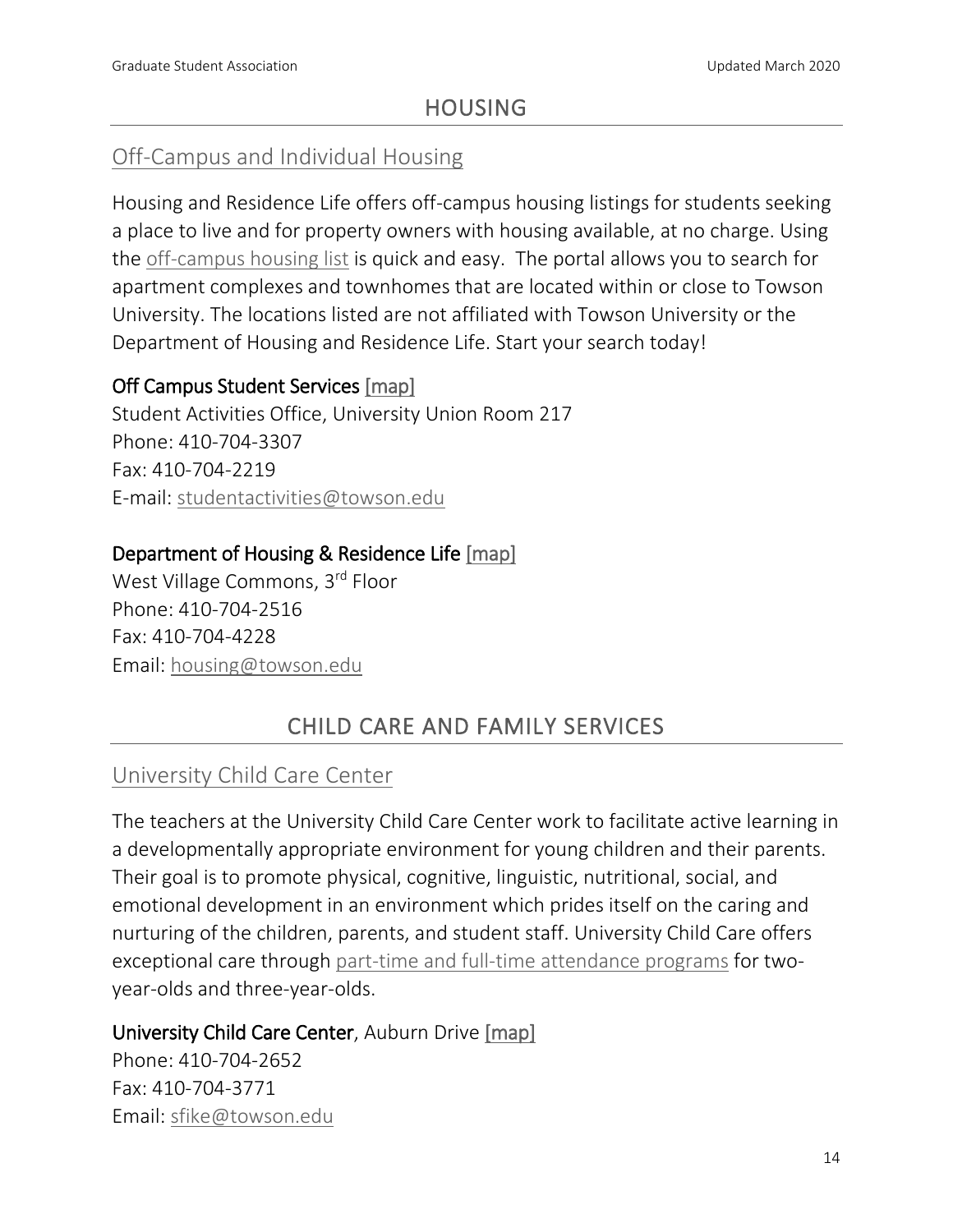# ACADEMIC RESOURCES

# [Albert S. Cook Library](https://libraries.towson.edu/)

The library provides a rich variety of resources acquired to support students' learning, teaching, and scholarship, along with friendly, knowledgeable librarians and staff to assist in using these tools and collections. Whether students are in the library or using the website, resources and help are near at hand.

From the website, students can do a quick search for their much-needed book or article, browse the multitude of [Databases](http://towson.libguides.com/az.php) available to students, access brief [Research Guides,](http://towson.libguides.com/) and [Citation guidelines.](https://libraries.towson.edu/citing-sources) You can also get help around the clock with the "[Ask a Librarian](https://libraries.towson.edu/get-help/ask)" tool on the front page of the website.

The library staff has created [The Cook Grad Guide: Everything You Need to Know](https://libraries.towson.edu/using-the-libraries/graduate-students)  [About Cook Library,](https://libraries.towson.edu/using-the-libraries/graduate-students) containing information about how to access library services. In addition, the library has dedicated a space on the  $2<sup>nd</sup>$  floor of the library dedicated specifically to graduate students entitled the [Graduate Reading Room.](https://libraries.towson.edu/using-the-libraries/graduate-students) Bring your OneCard for access! There is also a [24/7 Study Space](https://libraries.towson.edu/using-the-libraries/building-directory/24-7-study-room) on the 3rd Floor.

Cook Library has both Windows and Macintosh computers that are available for public use by signing in with your Towson ID and password. The library also has [WEPA](https://libraries.towson.edu/printing) printers on each floor and scanners on the 3<sup>rd</sup> floor for student use.

### Cook Library - Phone: 410-704-2461 [\[map\]](http://www.towson.edu/maps/)

### [Cook Library Group Study Areas](http://towson.libcal.com/booking/2ndFloor)

Cook library has 9 group work cubicles, each equipped with furniture and a PC with dual keyboards, mice, and a 24-inch LCD monitor. The cubicle comes equipped with 6 chairs and a work table that is 6 feet by 30 inches. These spaces are available on a first come, first served basis and may not be reserved.

#### [Help from a Librarian](https://libraries.towson.edu/librarian-help)

The Reference Desk Staff offers directional, reference, and information assistance on the 3<sup>rd</sup> floor of the library. You can also text questions to 410-774-1398. Call 410-704-2462 during reference service hours to speak with someone on the phone. In addition, the [Individual Research Consultation](https://libraries.towson.edu/research-consultation-request) (IRC) services are available by appointment.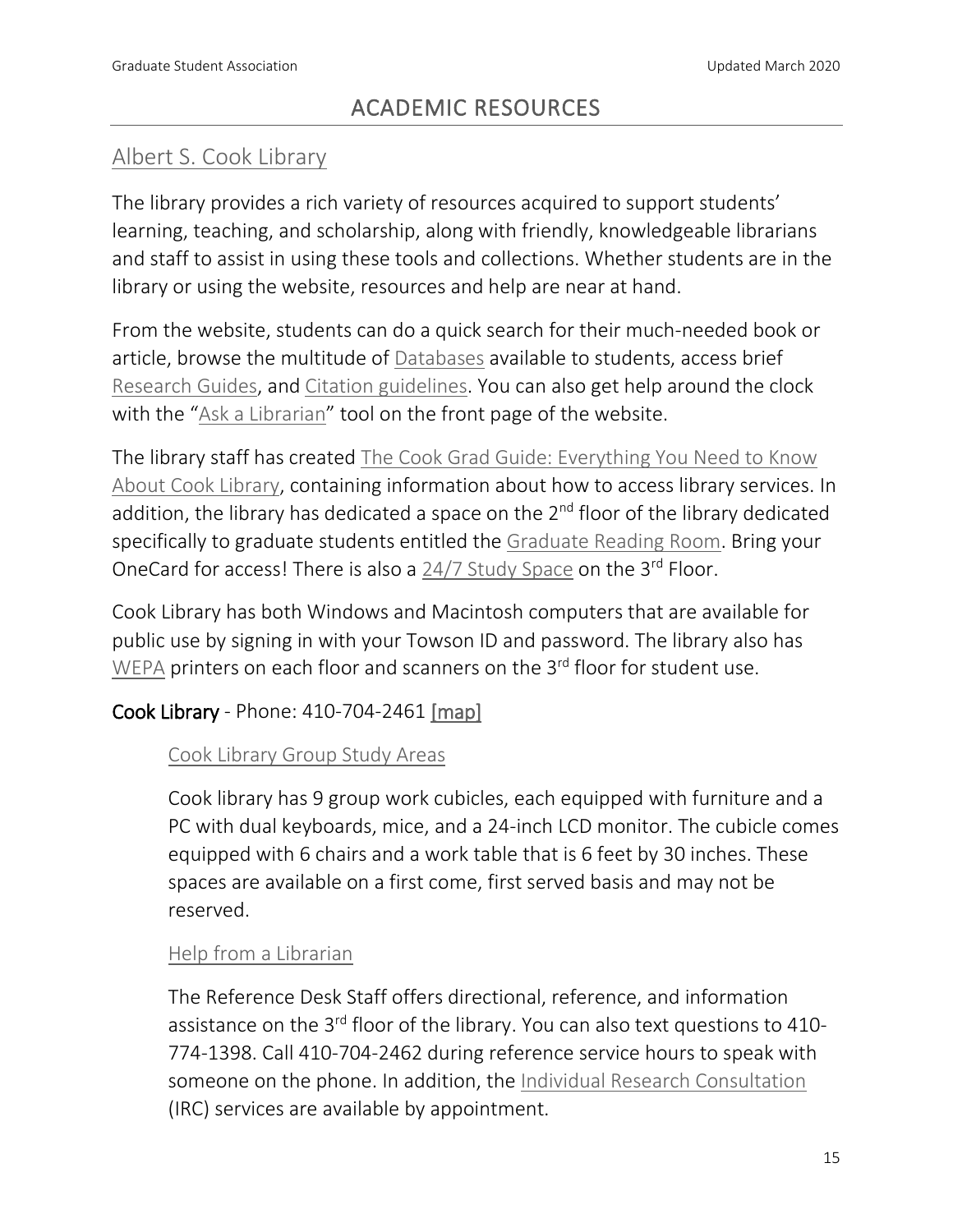### [The Writing Center](http://www.towson.edu/cla/centers/writing/)

A writing center is available for graduate students seeking assistance in formal writing and in research design and statistics. The staff can also provide recommendations for professional editors for dissertations.

It is best to make an appointment in order to guarantee that someone will be available to provide assistance. Drop-in appointments can be arranged if someone is available.

The Library and Writing Center have collaborated to provide writing center support at the library's reference desk during a few evening and weekend hours each week. Students are encouraged to access the Cook Library and Writing Center websites for specific times and dates.

#### The Writing Center [\[map\]](http://www.towson.edu/maps/)

College of Liberal Arts, Room 5330 Phone: 410-704-3426 Email: [towsonwritingcenter@gmail.com](mailto:towsonwritingcenter@gmail.com)

### [English Language Center](https://www.towson.edu/academics/international/english-language-center/)

The English Language Center offers a variety of programs to meet all of your English language needs including five levels of full-time and part-time intensive English language instruction. Provisional Admission is offered to all graduate students.

### [Programs include:](https://www.towson.edu/academics/international/englishlanguagecenter/programs/index.html)

Intensive Academic English, English Conversation and Culture, TOEFL Preparation Course, IELTS Preparation Course, International Student Housing, and Sponsored Student Programs.

### English Language Center [\[map\]](http://www.towson.edu/maps/)

Enrollment Services Center, Room 101 and 110 (8000 York Road) Phone: 410-704-2552 Fax: 410-704-8516 email: [elc@towson.edu](mailto:elc@towson.edu)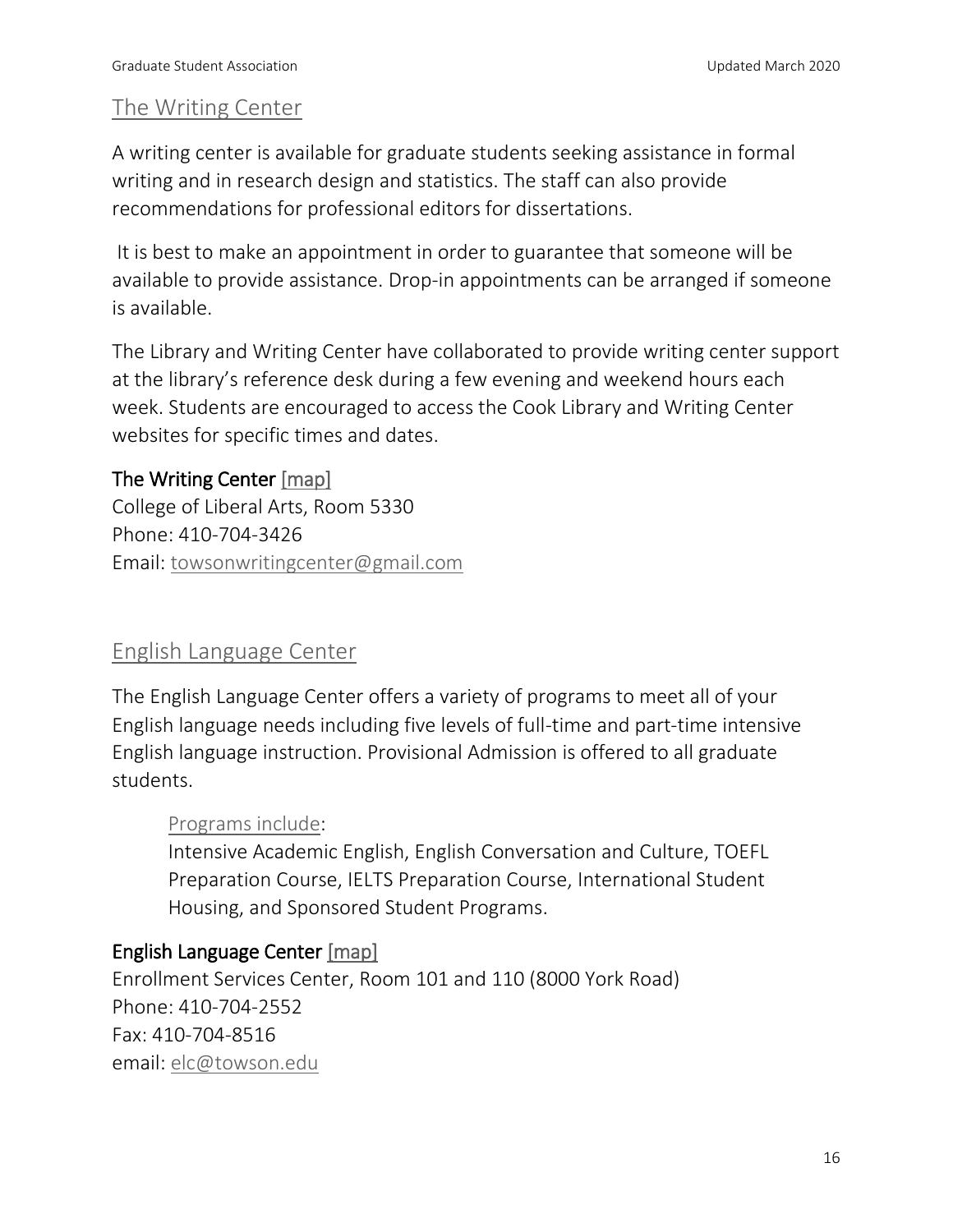# [Tutoring & Learning Center](https://www.towson.edu/tutoring-learning/)

Looking for strategies and guidance to achieve your goals and succeed academically? The Tutoring & Learning Center offers free academic coaching and workshops available to all students.

Services available:

**[Tutoring](https://www.towson.edu/tutoring-learning/course-support/tutoring/)** [Peer-Assisted Learning Sessions](https://www.towson.edu/tutoring-learning/course-support/pal-sessions.html) [Workshops](https://www.towson.edu/tutoring-learning/academic-support/workshops/) [Academic Coaching](https://www.towson.edu/tutoring-learning/academic-support/academic-coaching/)

[Study Groups](https://www.towson.edu/tutoring-learning/academic-support/study-groups.html) [Reading Placement Testing](https://www.towson.edu/tutoring-learning/reading-placement-testing/) [Supplemental Instruction](https://www.towson.edu/tutoring-learning/course-support/supplemental-instruction.html) [Faculty and Staff Resources](https://www.towson.edu/tutoring-learning/services-faculty-staff.html)

### Tutoring & Learning Center [\[map\]](http://www.towson.edu/maps/)

Cook Library, Room 524 Phone: 410-704-2291 Fax: 410-704-3216 Email: [tlc@towson.edu](mailto:tlc@towson.edu)

# [Office of Technology Services \(OTS\)](http://www.towson.edu/technology/)

The Office of Technology Services (OTS) provides communications and computing support to the students, faculty, and staff members of Towson University. From help center solutions to new computer purchase assistance, OTS strives to provide simple and easy-to-use technologies that facilitate lifelong learning, teaching, and business processes.

OTS also offers [Support and Training](http://www.towson.edu/technology/training/index.html) in Technology both one-on-one and with live and webinar workshops and self-help documents/video tutorials.

OTS [\[map\]](http://www.towson.edu/maps/) 

Cook Library, Room 29 Phone: 410-704-2041 Fax: 410-704-3111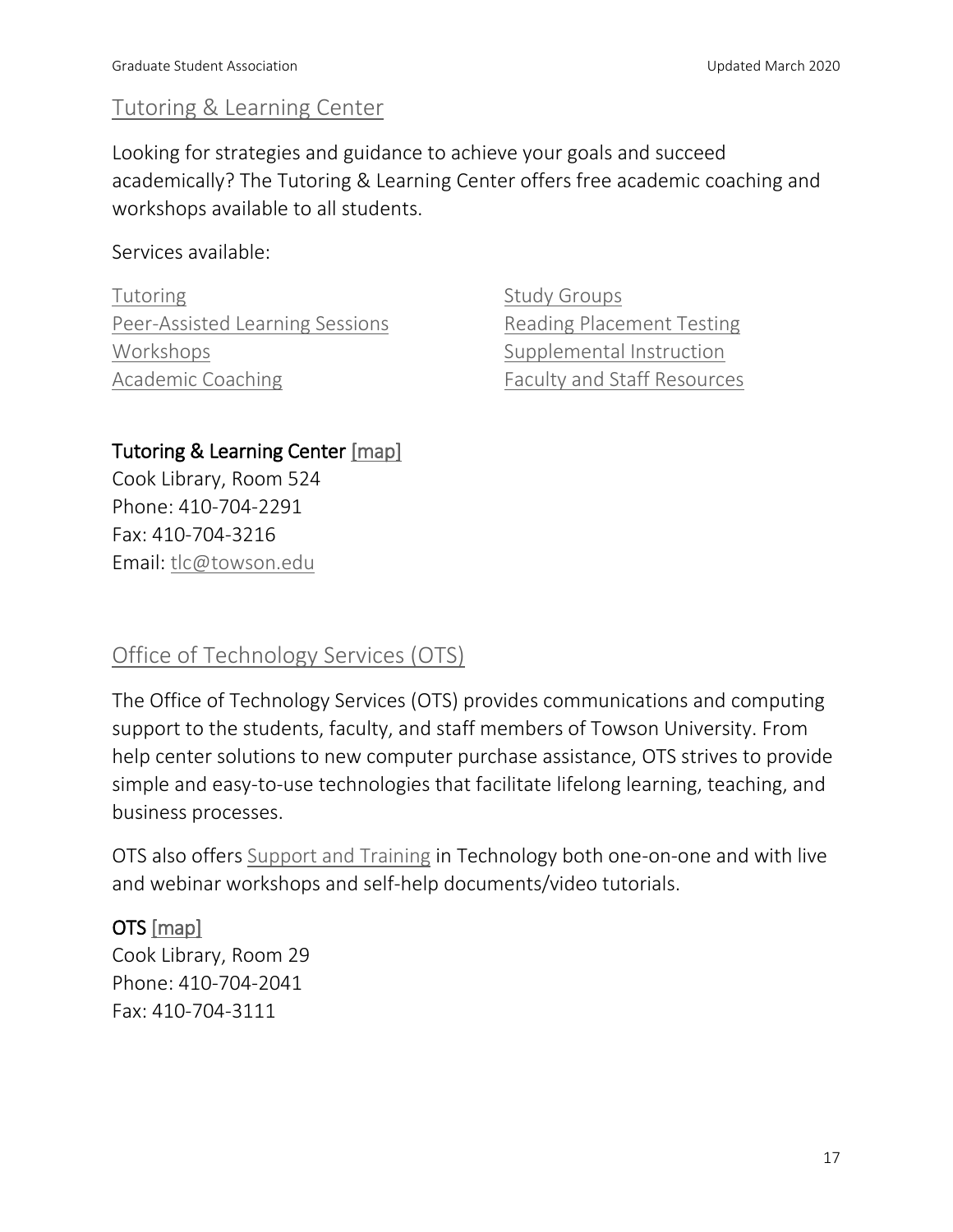# [Student Computing Services \(SCS\)](http://www.towson.edu/technology/studentservices/index.html)

Student Computing Services (SCS) is a division of OTS providing integrated support services available to students in three convenient locations: Cook Library Room 35, SCS West in Towson Run Room 123, and TUNE Room 206.

The Service Desk provides technical support as well as advice on how to best accomplish computing tasks.

The Computer labs provide up-to-date Windows and Macintosh hardware and software applications on a walk-in basis. Each lab also hosts a WEPA Cloud-based printing kiosk.

SCS Multimedia Support services manages the SCS Studios, [equipment loans,](https://www.towson.edu/technology/studentservices/software-hardware/equipment.html) and consulting and poster printing.

[SCS Studios](http://www.towson.edu/technology/studentservices/locations/studios/index.html) offers hardware, software, and work spaces well suited to video and audio production for interested students from all disciplines.

SCS Service Desk [\[map\]](http://www.towson.edu/maps/) Cook Library Room 35 Phone: 410-704-5151 Email: [scs@towson.edu](mailto:scs@towson.edu)

# STUDENT SUPPORT SERVICES

### [Career Center](https://www.towson.edu/careercenter/)

The Career Center helps students achieve their career goals. The staff offer a comprehensive range of free services to assist students with their career-related needs including: developing your career action plan, career counseling and advising, resume and cover letter reviews, mock interviews, job and internship searches, networking and information interviews, and graduate school essay reviews. The Center partners with employers, alumni, faculty, and administrators to enhance career opportunities for TU students.

Students can make an appointment to meet with a career advisor or career counselor.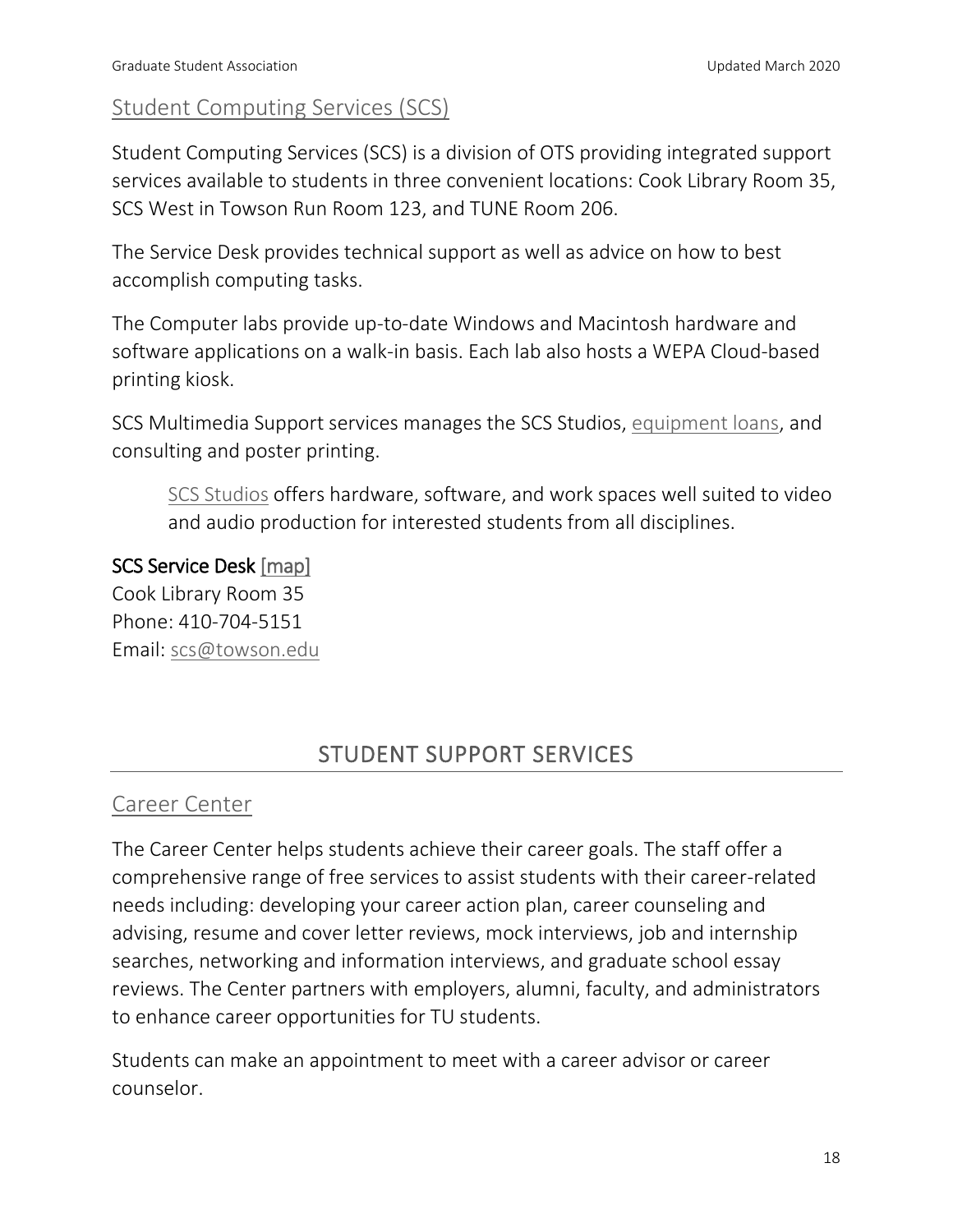Career advisors assist with specific needs such as writing resumes or cover letters, finding internships, developing job strategies, and practicing interview skills.

Career counselors can help students establish career goals, interpret careerrelated assessments, make career decisions, cope with career transitions, and overcome obstacles to career development.

The Career Center has also introduced [Handshake](https://app.joinhandshake.com/login?school_approval_token=jPK0AsTI7DksPRH7bIx1-oBA9O51iVeSkfeIwGGNgypokt7JkPS0BA) to help students connect with employers and alumni. Create an account today!

#### Career Center [\[map\]](http://www.towson.edu/maps/)

7800 York Road, Suite 206 Phone: 410-704-2233 Fax: 410-704-3459 Email: [careercenter@towson.edu](mailto:careercenter@towson.edu)

### [Accessibility and Disability Services](https://www.towson.edu/accessibility-disability-services/)

Accessibility and Disability Services (ADS) supports the mission of Towson University by providing services that allow students with disabilities an equal opportunity to participate in all aspects of the education environment. ADS promotes a broad definition of diversity that appreciates disability as an integral part of the human experience. The office collaborates with students, faculty, and staff to create a welcoming campus that meets the needs of students with disabilities, fosters student independence, and recognizes students on the basis of their abilities rather than their disabilities.

Eligibility for these services is determined individually by the ADS office based on the [documentation guidelines.](https://www.towson.edu/accessibility-disability-services/gettingstarted/guidelines.html) Students are encouraged to [register with ADS](https://www.towson.edu/accessibility-disability-services/gettingstarted/guidelines.html) as soon as possible after admission.

### Accessibility and Disability Services [\[map\]](http://www.towson.edu/maps/)

Administration Building, Rooms 232-235 Phone: 410-704-2638 Fax: 410-704-4247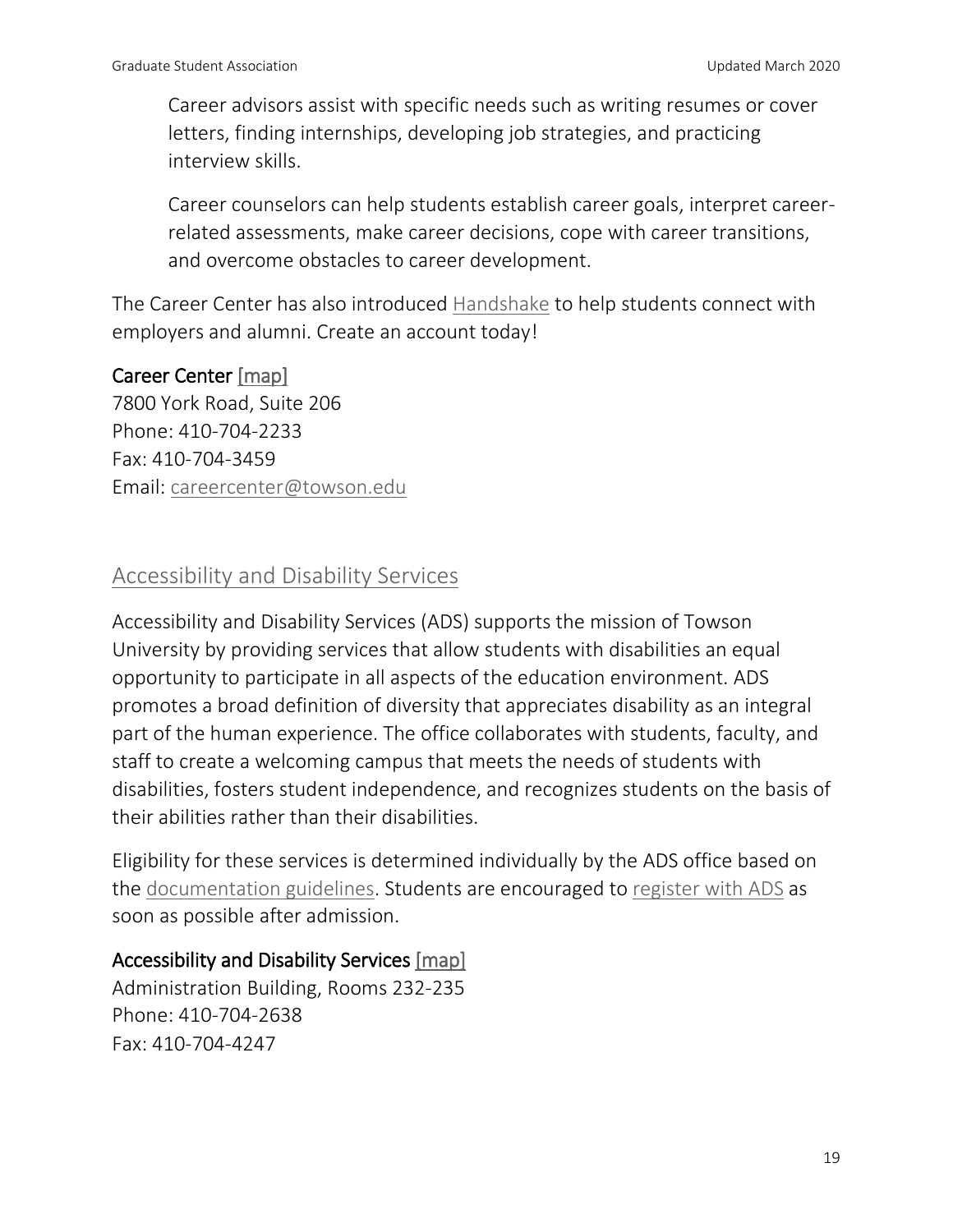#### Office [of Financial Aid](https://www.towson.edu/admissions/financialaid/)

The process of applying for aid can seem complicated and time consuming; the staff at the Office of Financial Aid wants to make it go as smoothly as possible. When calling, an information specialist will respond to your question and forward the call to the processor who oversees your application. The same processor will always work with the student's application.

### Office of Financial Aid [\[map\]](http://www.towson.edu/maps/)

Enrollment Services, Room 339 Phone: 410-704-4236 Fax: 410-704-2584 Email: [finaid@towson.edu](mailto:finaid@towson.edu)

# HEALTH AND WELLNESS

#### [Health Center](https://www.towson.edu/healthcenter/)

The Health Center provides health and wellness services for registered Towson University students and English Language Center students. Faculty and staff are eligible for immunization services. The Health Center is conveniently located in the Health and Counseling Centers at Ward & West Hall.

Services offered include:

| Allergy Shots                     | Lab Services                     |
|-----------------------------------|----------------------------------|
| Contraceptive Counseling/Services | Minor Office Procedures          |
| Common Illnesses & Minor Injuries | Physical Exams                   |
| HIV and STD testing               | <b>Smoking Cessation</b>         |
| <b>Immunizations/TB Testing</b>   | <b>Health Education Services</b> |
|                                   | Acupuncture & Massage Therapy    |

Appointments can be made through [TigerHealth](https://shib.towson.edu/idp/profile/SAML2/Redirect/SSO?execution=e2s1) and walk-ins are welcome.

#### Health Center [\[map\]](http://www.towson.edu/maps/)

Ward & West Hall, 8000 York Road Phone: 410-704-2466 Fax: 410-704-3715 Email: [healthcenter@towson.edu](mailto:healthcenter@towson.edu)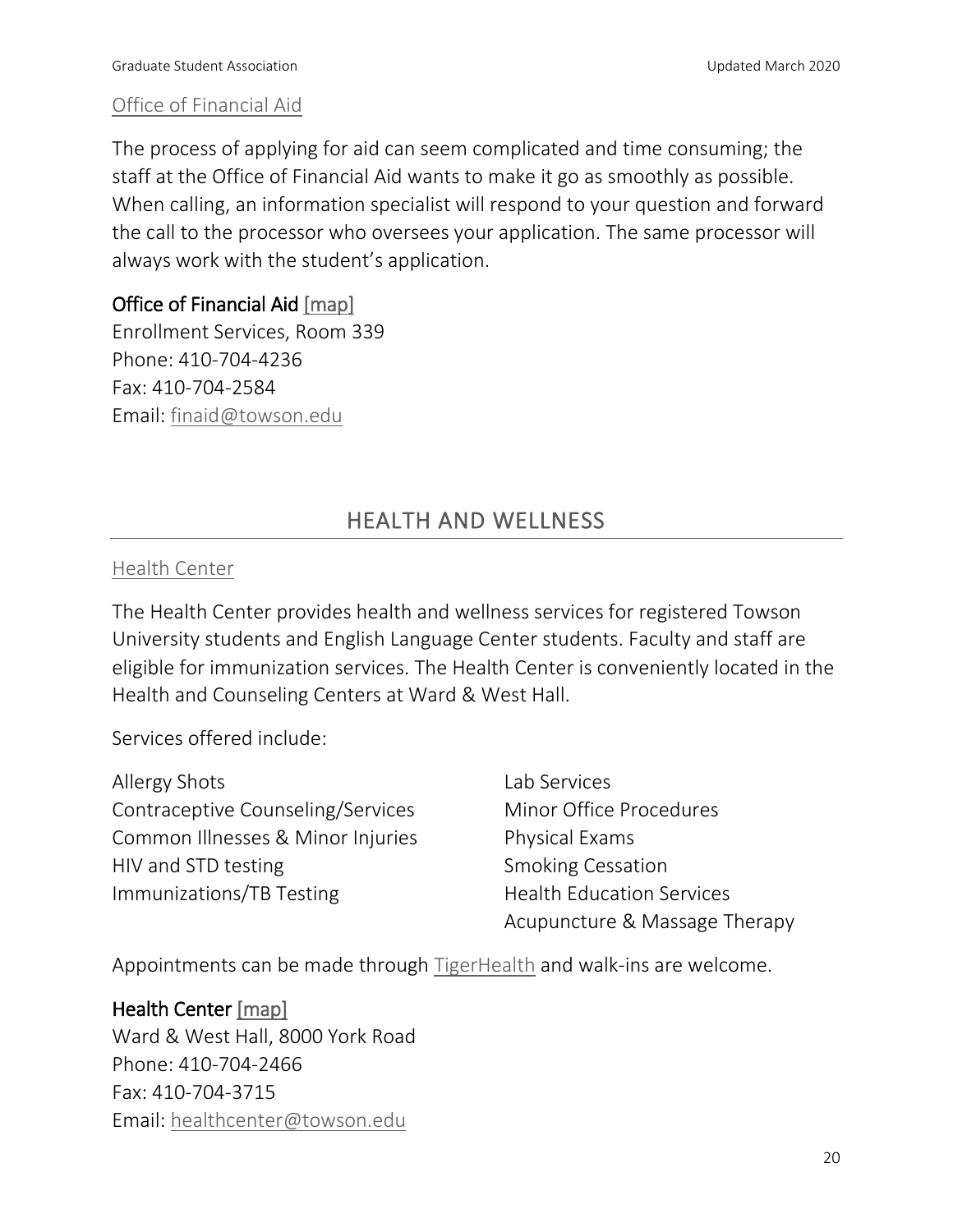# [Counseling Center](http://www.towson.edu/counseling/)

The Counseling Center helps students make the most of their college experiences. The staff work with students to resolve emotional difficulties, improve personal skills, overcome the effects of trauma, disadvantage or substance abuse, and achieve personal goals.

Through its [Student Services,](https://www.towson.edu/counseling/services/) the Counseling Center offers currently enrolled students several different kinds of help, starting with a private and confidential initial meeting with a counselor. The counselor will help address immediate problems and will collaborate with the student to determine what further sources will be most helpful.

#### Counseling Center [\[map\]](http://www.towson.edu/maps/)

Ward & West Hall, 8000 York Road Phone: 410-704-2512 Email: [counseling@towson.edu](mailto:counseling@towson.edu)

# [Campus Recreation](http://www.towson.edu/studentlife/activities/recreation/campusrec/)

Campus Recreation engages the TU community with experiential education, leadership opportunities, and wellness initiatives. Campus recreation offers programs and services that strongly support the university's mission of a healthy, active lifestyle through the following program areas:

| Adventure Pursuits | Fitness                    |
|--------------------|----------------------------|
| Aquatics           | Intramurals & Sports Clubs |

Activities and programs include group exercises classes, instructional programming, intramural leagues and tournaments, informal recreation opportunities and more. Facilities include an 8-lane, 25-yard pool; a 22,000 square foot, open fitness floor space for cardio, strength and functional training; a 33-foot high rock wall; two multi-activity courts; and outdoor recreational fields.

### Campus Recreation [\[map\]](http://www.towson.edu/maps/)

Burdick Hall Phone: 410-704-2367 Email: [campusrec@towson.edu](mailto:campusrec@towson.edu)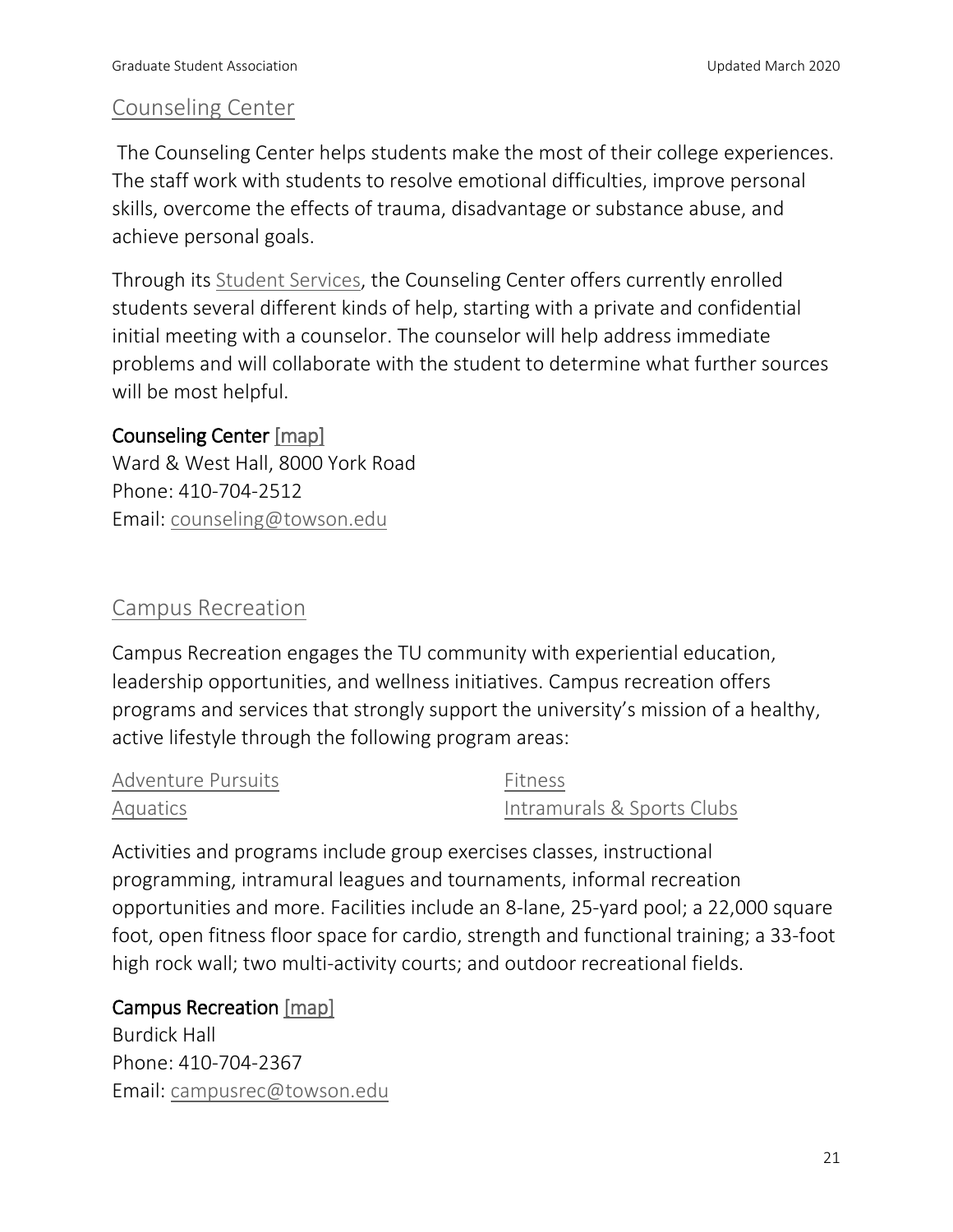# BALTIMORE COLLEGETOWN – THINGS TO DO!

Baltimore is a great college town! There are more than 120,000 college students in Baltimore and the region is buzzing with the energy of its institutions, industries, culture, and a character all its own.

The [Baltimore Collegetown Network \(BCN\)](http://www.baltimorecollegetown.org/) brings area colleges and universities together with government, business, and community leaders to develop and market Baltimore as a vibrant place to live and learn. Through partnerships, marketing initiatives, and advocacy, BCN works to change perceptions about the city, support cultural offerings, improve transportation systems, and expand services in the region.

Baltimore Collegetown has a comprehensive list of [Things to Do](http://baltimorecollegetown.org/explore-baltimore/index.html) in and around the Towson and Baltimore area, while also offering a [free shuttle system](http://baltimorecollegetown.org/shuttle/index.html) during the academic year.

# IMPORTANT UNIVERSITY POLICIES AND PROCEDURES

Towson University has a number of policies and procedures to protect you, to clarify your responsibilities, and to maintain the integrity and safety of the university community. Please review [ALL](https://www.towson.edu/studentaffairs/policies/) university policies and procedures.

[Hate/Bias Reporting](https://www.towson.edu/inclusionequity/reporting.html) [Sexual Assault Policy/Procedures](https://www.towson.edu/counseling/resources/saprocedure.pdf) [Title IX Resources](https://www.towson.edu/inclusionequity/titleix/sexualviolence/) [Policy on Sexual Misconduct](https://www.towson.edu/about/administration/policies/documents/polices/06-01-60-policy-on-sexual-misconduct.pdf) [Student Organization Registration](https://www.towson.edu/about/administration/policies/documents/polices/05-10-00-student-organization-registration.pdf) [Policy on Threats and Violence](https://www.towson.edu/about/administration/policies/documents/polices/06-01-10-policy-on-threats-and-violence.pdf)

[Student Academic Integrity Policy](https://www.towson.edu/about/administration/policies/documents/polices/03-01-00-student-academic-integrity-policy.pdf) [Smoke Free Campus Policy](https://www.towson.edu/about/administration/policies/documents/polices/06-14-00-smoke-free-campus-policy.pdf) [Social Media Policy](https://www.towson.edu/about/administration/policies/documents/polices/10-01-06-social-media-policy.pdf) [Weapons Prohibited](https://www.towson.edu/about/administration/policies/documents/polices/06-01-11-weapons-prohibited.pdf) **Hazing Policy**